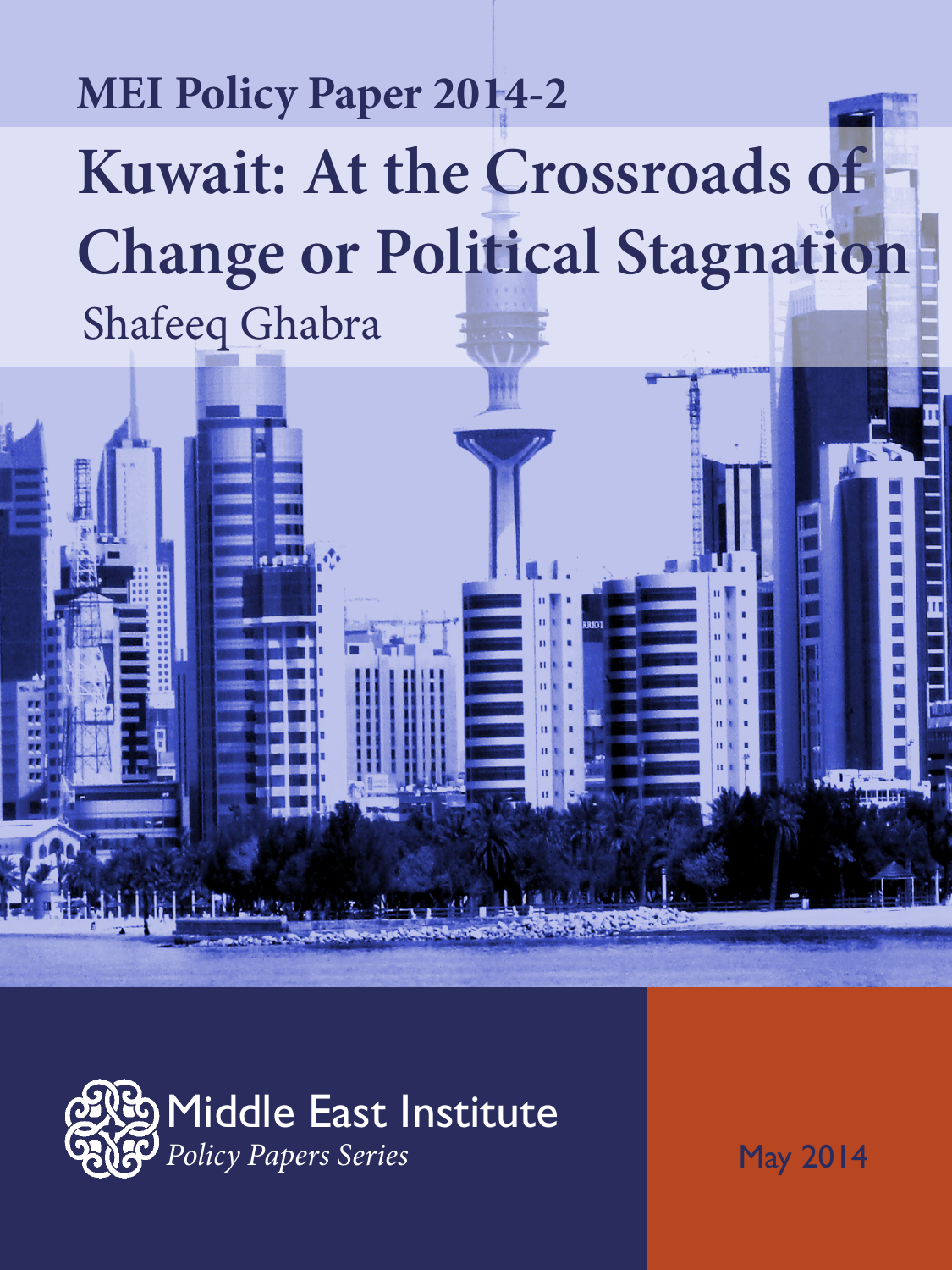# **MEI Policy Paper 2014-2** Shafeeq Ghabra **Kuwait: At the Crossroads of Change or Political Stagnation**

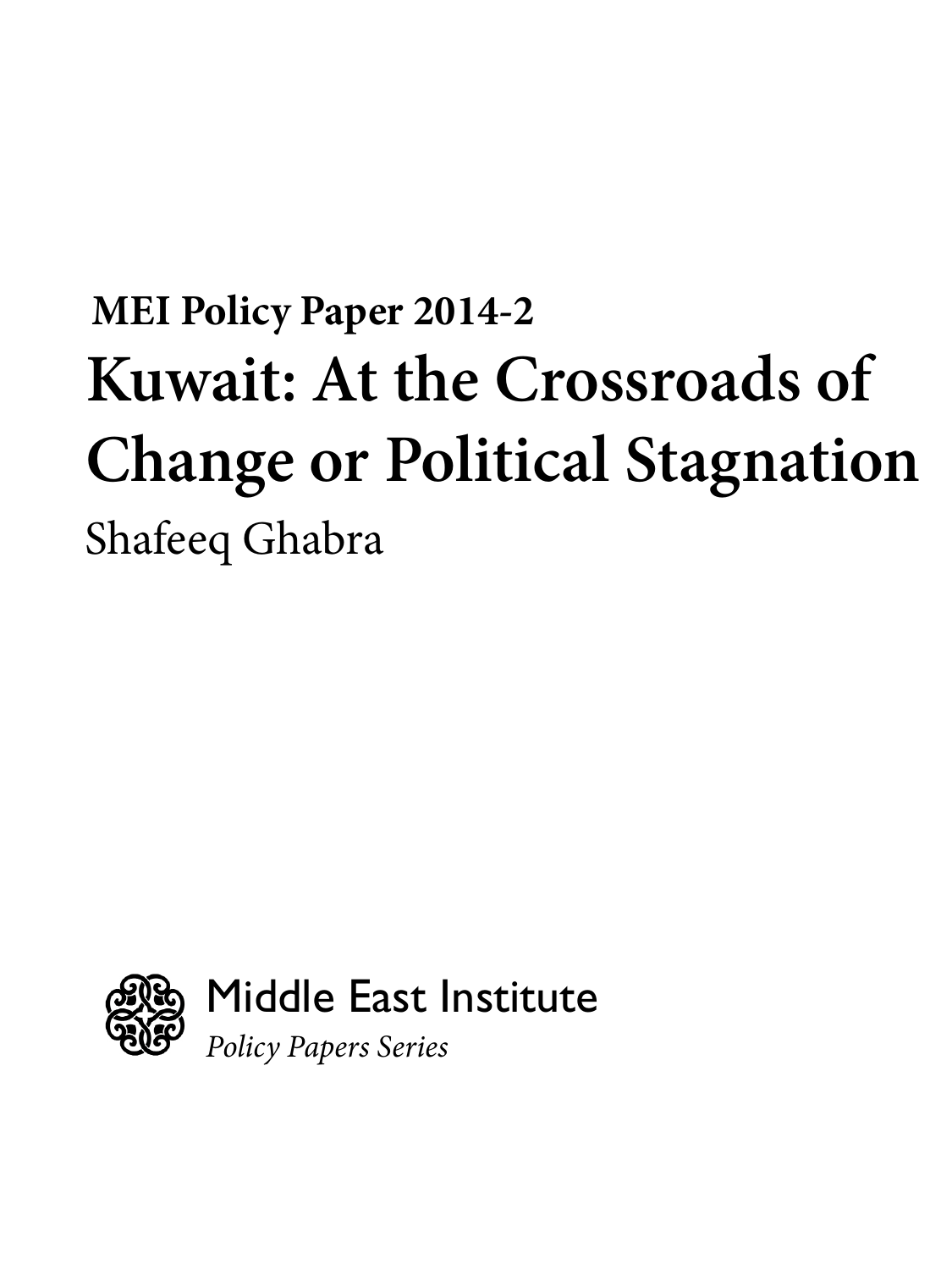© 2014 The Middle East Institute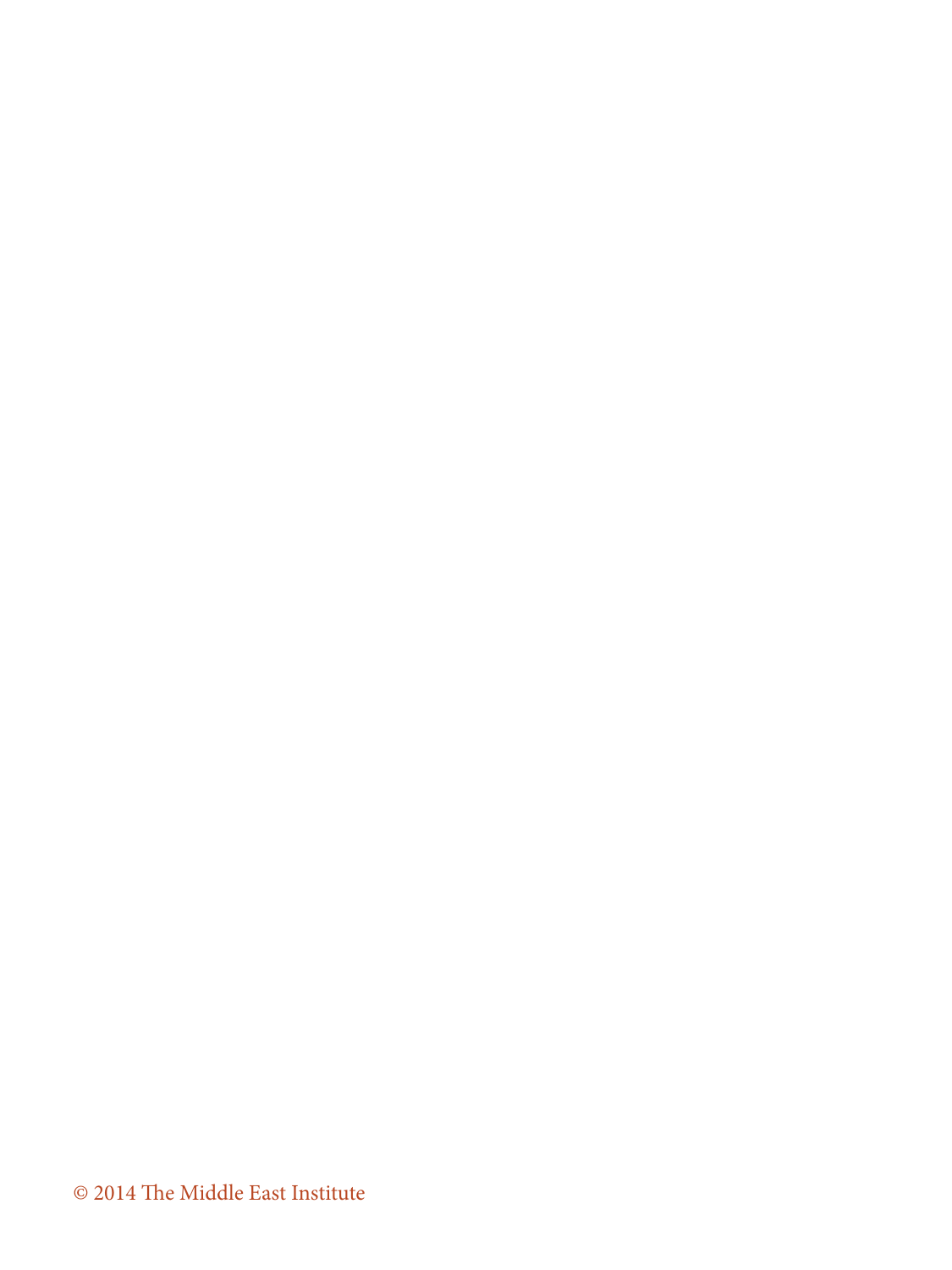# **Contents**

- About the Author
- Summary
- Introduction
- Social and Cultural Change: The Tribes, the Bidun, and the Shi'a
- Political and Economic Structural Constraints
- The Path to Protest
- The Future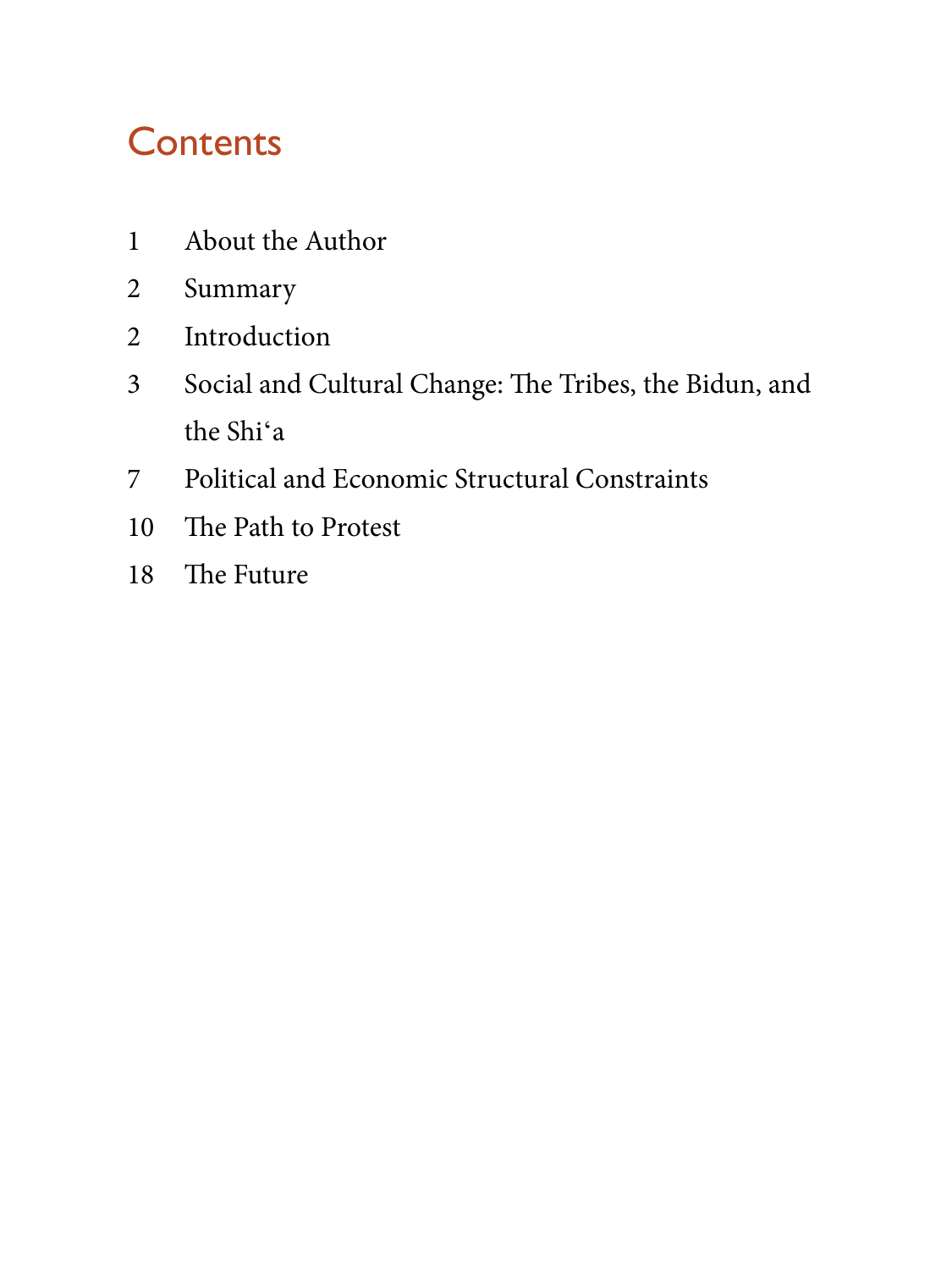### About the Author

Shafeeq Ghabra is Professor of Political Science at Kuwait University. He served as the founding president of the American University of Kuwait from 2003 to 2006. Dr. Ghabra directed the Center for Strategic and Future Studies at Kuwait University from September 2002 to January 2003. From 1998 to 2002 he was the director of the Kuwait Information Office in Washington, D.C. From 1996 to 1999 he served as the editor-in-chief of the *Journal of the Social Sciences* at Kuwait University. Dr. Ghabra also produced and anchored, from 2006 to 2008, a weekly talk



show on Kuwait TV called *The Weekly Diwaniya*. Dr. Ghabra writes weekly columns and is a frequent contributor to al-Hayat and Middle East Transparent. His columns are syndicated in several regional newspapers.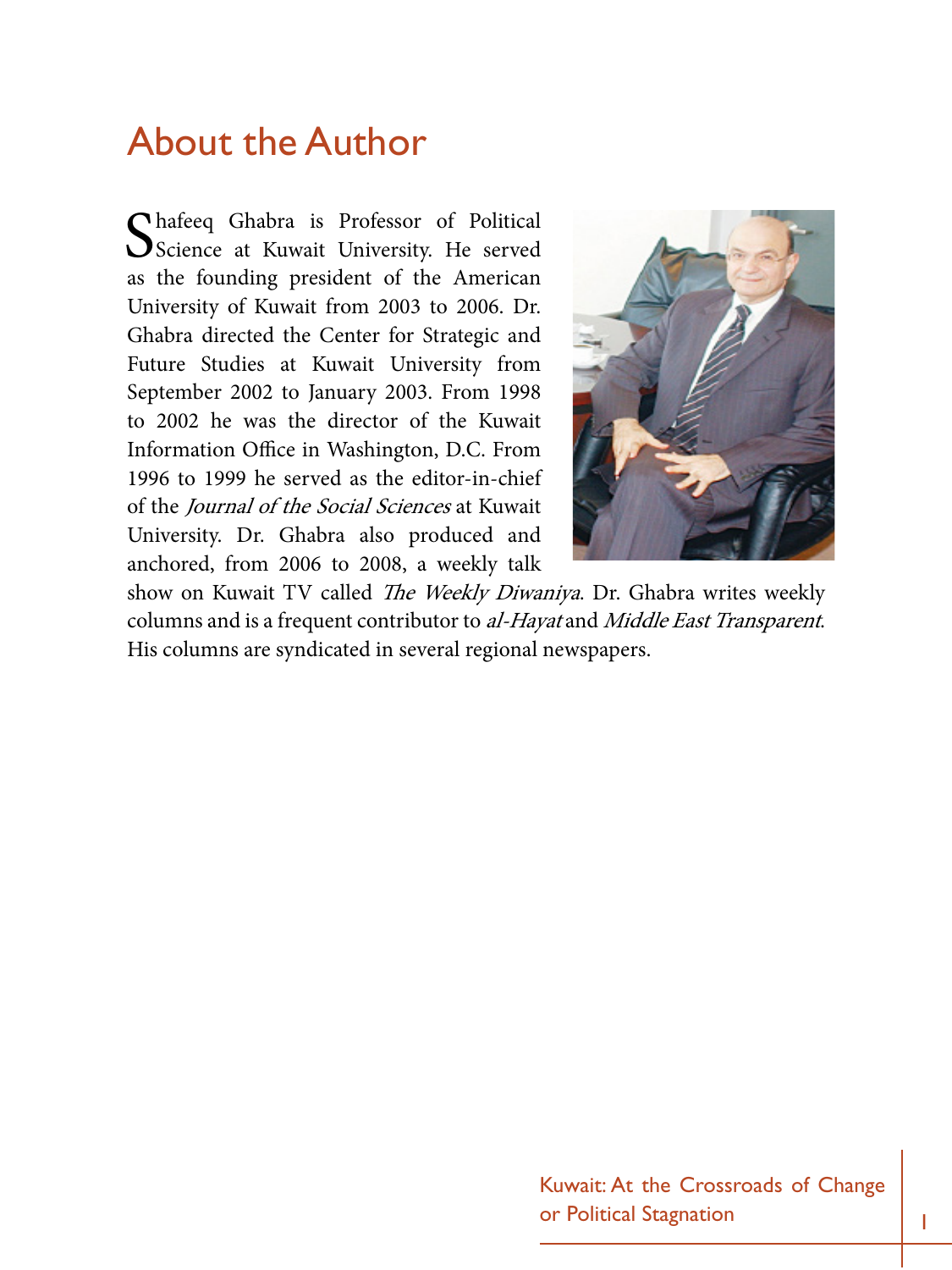# Summary

Though Kuwaitis have been striving for change, particularly since 2011, their country's political structures remain more or less unaltered. Yet change is inevitable. At issue is a semi-democratic system that has proven ineffective at dealing with problems such as government mismanagement, corruption, a lack of economic transparency, and inequality toward tribes and undocumented immigrants. If change is not initiated by the state, peaceful demonstrations will continue to push the government toward rationalizing the political process, allowing more freedoms, and developing Kuwait's democracy by amending its 52-year-old constitution.

### Introduction

While significant change has not come to Kuwait in the past three years, it has not been for a lack of trying. In 2011, in the heady time of the beginning of the Arab uprisings across the region, Kuwait entered a new and challenging era driven by youth movements and grassroots opposition forces committed to government reform. This reform is particularly concerned with a more representative electoral system, a law permitting political parties, and wider popular participation in the formation of government. While the movements and forces were stymied by rigid political and economic structures that make reform in Kuwait difficult, it is only a matter of time before the country succumbs to change.

There are several reasons for this inevitability. First, Kuwait is a special case in the Gulf in terms of governance. Despite being a semi-constitutional monarchy, its citizens enjoy a margin of freedom that those in other Gulf countries do not. Such freedom can be seen in how Kuwaiti writers and thinkers speak their minds about the most important issues in their country and in the region. It can also be seen in the vibrant opposition, which is composed of Islamists and liberals who convey the pressures of an expressive public. These circumstances are in part due to the ability of the Sabahs—Kuwait's royal family—to live up to the semi-democratic nature of the 1962 constitution, if sometimes hesitantly.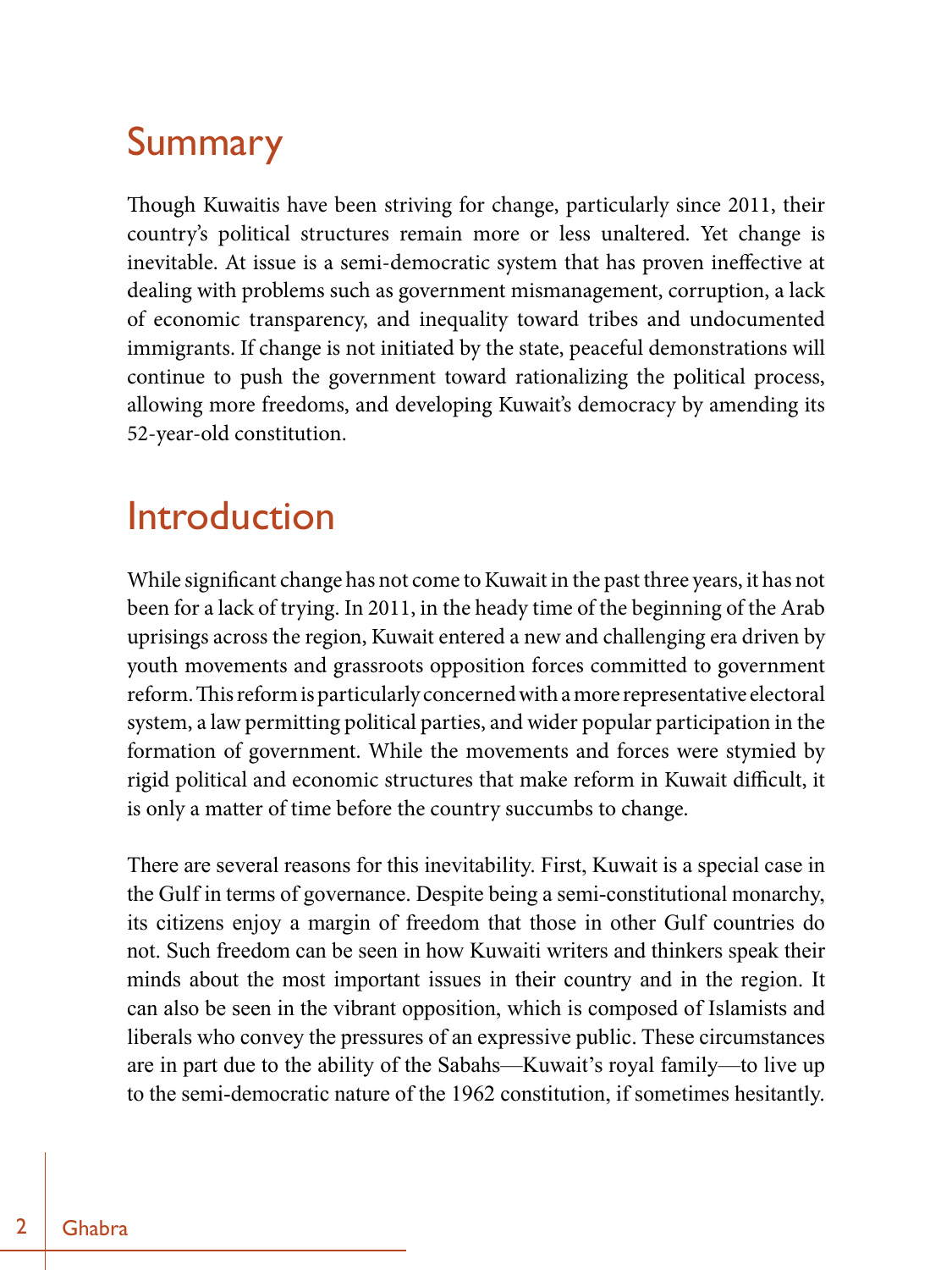Second, social and cultural change during the last decade has strongly affected Kuwaiti society and has increased civic awareness. The rising level of education among a growing and youthful population—currently 70 percent of citizens are under the age of 29—along with globalization and social networking have contributed to the emergence of new social forces. Among these are a middle class increasingly aware of government mismanagement, rising levels of corruption, and a lack of economic transparency. Marginalized groups such as youth, tribes, and the Bidun are also calling more distinctly for their rights.

Third, the political will and pressure from the Kuwaiti public have not yet reached critical mass—but they will. In the absence of reform, another surge of demands and peaceful expression is only a matter of time, and the future will likely bring more dramatic results.

# Social and Cultural Change: The Tribes, the Bidun, and the Shi'a

During the 1950s and 1960s, an opposition based on ideas of Arab nationalism emerged among urban commercial groups. The Sabah elite, particularly after the death of the progressive emir Abdullah al-Salem al-Sabah in 1965, allied with the tribes while attempting to make the commercial elite more dependent on government-sponsored projects. Through this strategy, the tribes were brought into the political process to undermine urban middle class critical posturing. In return for the tribes' support, the Sabah-dominated regime provided tribal chiefs with direct assistance and the tribes as a whole with employment opportunities. The Sabah elite's reliance on tribal support is one of the reasons the government has been able to stymie the evolution of the urban middle class opposition and to delay the emergence of an effective reform agenda. However, while this formula worked during the 1960s and the 1970s, in the 1980s it began to face challenges.

As various tribal members continued to settle next to each other around Kuwait City, they began to integrate into Kuwaiti urban life and experienced tremendous growth in their educational and professional credentials. In the

> Kuwait: At the Crossroads of Change or Political Stagnation and  $\begin{array}{|c|c|c|c|}\n\hline\n3\n\end{array}$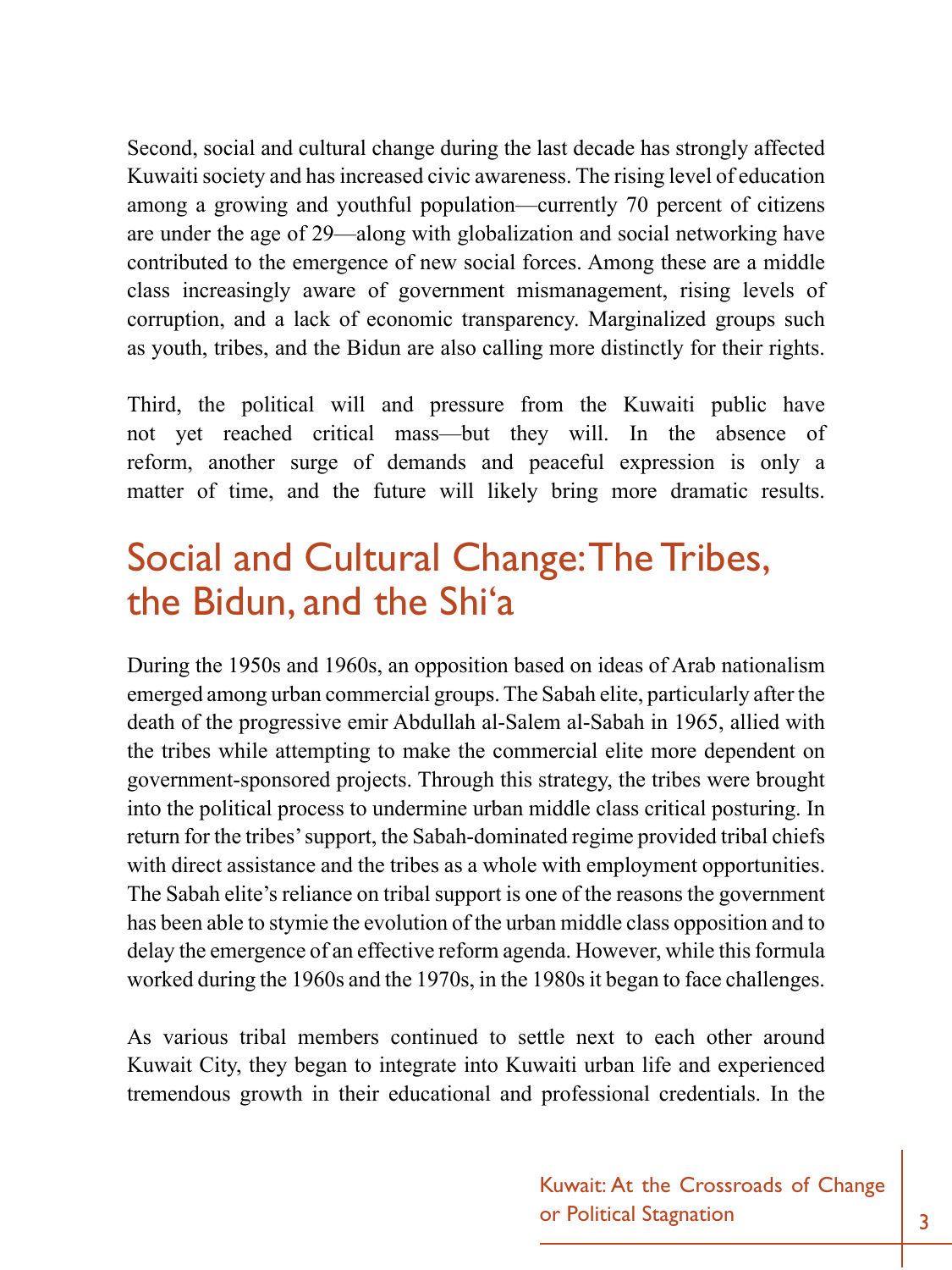1990s, many became prominent university professors, engineers, doctors, lawyers, and businesspeople. With time, however, the areas they inhabited became overpopulated and they began to suffer from inadequate services.

Because of their high birth rates, tribes today account for an estimated 60 percent of Kuwait's population. Yet despite tribal members emerging as the demographic majority, the leading urban merchant families have continued to dominate the economic arenas, with control of the private sector and influence over major decisions. The combination of this overly concentrated wealth and the Sabah-dominated political system slowly politicized the tribes.

The inability of the tribes to gain influence and status commensurate with their numbers led them to look for representatives able to articulate their demands. In particular, the desire for a voice became the inroad for Islamist movements into tribal areas, which created a new type of tribal activist and parliamentary representative independent from tribal chiefs loyal to the government. Members of parliament from the tribal areas became younger and more educated, and in time—by the late 1990s—this group would spearhead a new opposition movement in Kuwait. Kuwait's parliament thus provided the tribes with an opportunity to revamp the country's power dynamics.

The transformation of the tribes into a base of political opposition, popular protest, social activism, and youth movements is not surprising given their status as a relatively underprivileged sector of Kuwaiti society, lagging behind in services and education and—literally and figuratively—situated on the fringes of the capital. Any desirable rearrangement on the tribes' part would require a more citizen-based egalitarian political and economic structure. For this reason, this group has a vested interest in political and civil reform, which will end with the Sabahs relinquishing certain amounts of influence over the state and its apparatus. At a minimum, members of tribes seek equality as citizens and an end to their relative deprivation and alienation.

Within the urban-tribal dichotomy, an enlightened intelligentsia and politicized component at the urban center has a history of supporting reform.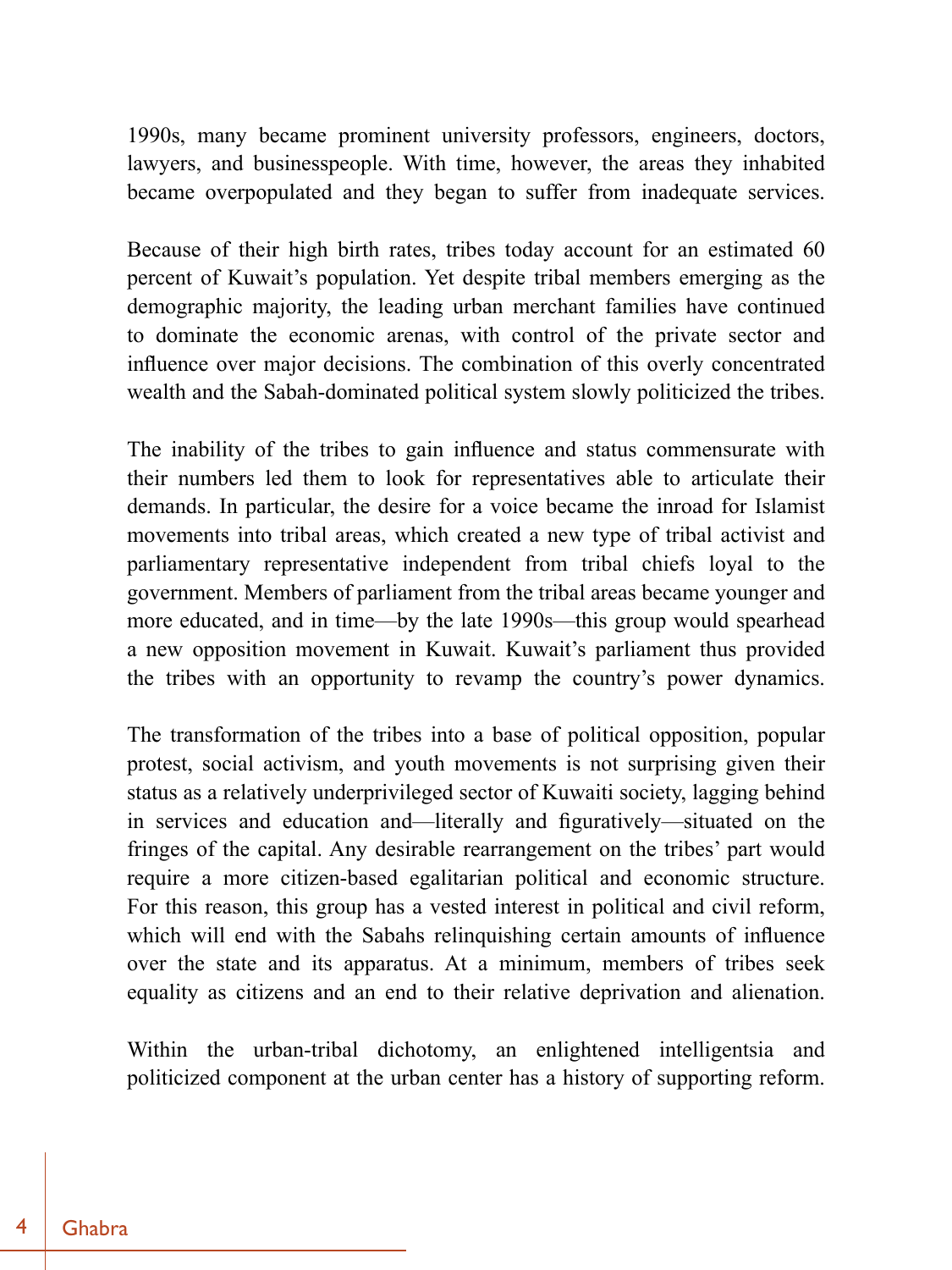Liberal groups such as the Democratic Forum (al-Manbar al-Dimuqrati) and the National Alliance (al-Tahaluf al-Watani) along with Islamic groups reflect the desire for equality, democratization, and participation in government formation. Such forces have had active reform platforms among youth and grassroots movements in tribal and urban areas alike.

While many tribal groups were naturalized in the 1960s, not all were—and the issue of the Bidun, defined as "people without legal documents," began to evolve into a serious problem during the following decades. The Bidun belong mostly to tribes that migrated to Kuwait from other areas such as Iraq, Saudi Arabia, and Syria, following relatives who had been naturalized. Unlike their relatives, however, they arrived too late. Many of them claimed to be from the Kuwaiti desert, but they

"At a minimum, members of tribes seek equality as citizens and an end to their relative deprivation and alienation."

did not have identification papers or had not renewed their original passports or national identity cards. As a result, their citizenship applications were rejected.

Over the decades, this group increased to 200,000 people. Today the Bidun number approximately 120,000, about ten percent of Kuwait's population, following the flight of a large number of Bidun of Iraqi tribal background after the 1990 Iraqi invasion who feared reprisals once Kuwait was liberated.

The Bidun were at one time considered to be "Kuwaitis in waiting" and were included in annual statistics as Kuwaitis. They had access to the basic privileges of a public education, free hospitalization, and other services. Problems for the Bidun arose in 1988, when the government began to deny them certain privileges that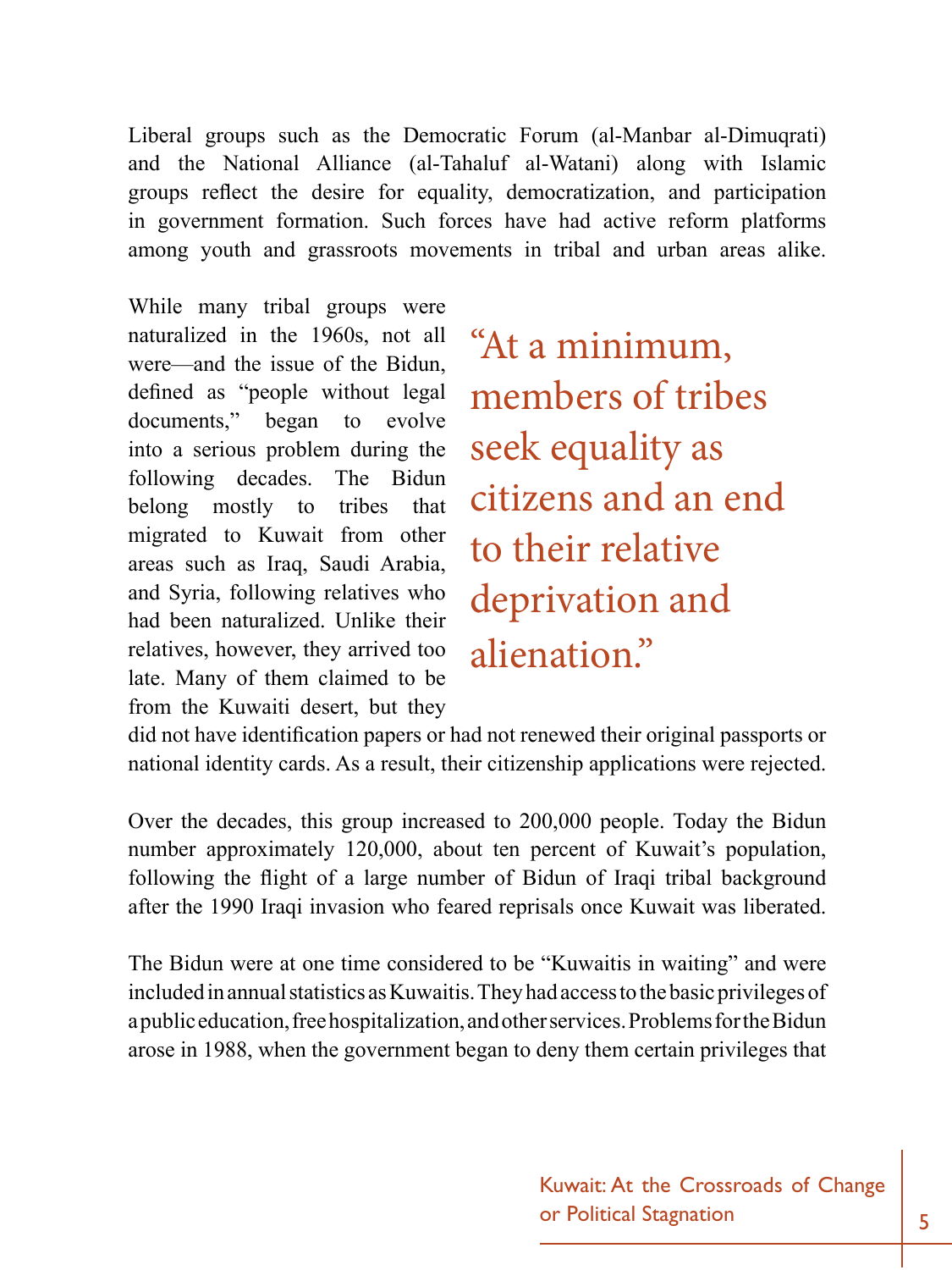had been previously granted. Then, in 1991, after Kuwait's liberation from Iraq's occupation, they were treated as illegal aliens and pressured to leave the country.

This change in treatment was linked to the fact that after Kuwait's liberation, the government wanted every resident to hold legal papers but did not establish a way to bring about naturalization or residency rights. It decided that anyone with a Bidun status is illegal and must show documents from his or her country of origin. As illegal residents Bidun are prohibited from obtaining civil identity cards, birth and marriage certificates, driving licenses, or employment, and their plight has become a source of protest and human rights activism.

Since 2011 the Bidun have joined street demonstrations with the Kuwaiti opposition, and Kuwaiti activists and reform groups have also bonded with the Bidun movement. The Bidun who have been protesting are young and are considered the third generation of Bidun in Kuwait.

The Shi'a, another minority in Kuwait, represent 20 to 25 percent of the population. They are a largely urban group that immigrated in stages from the Arabian Peninsula, Iraq, and Iran. The revolutionary Islamic message of Iran had an impact on some segments of the Shi'i community in Kuwait that in turn led to the formation of Shi'i-based political groups.

While the Shi'a would like a larger role and more respect for their rights, they have in recent years felt closer to the established political order and therefore less willing than in the past to join the call of the opposition. As such, the Shi'a did not join with the opposition following the country's 2012 elections, but their position could shift depending on how they view their political and human rights in an evolving Kuwait.

For instance, the Shi'a joined the opposition Islamic Sunni groups and liberal parties in opposing the ratification of the security agreement with the GCC in February 2014 due to their fear of losing rights to the GCC security approaches.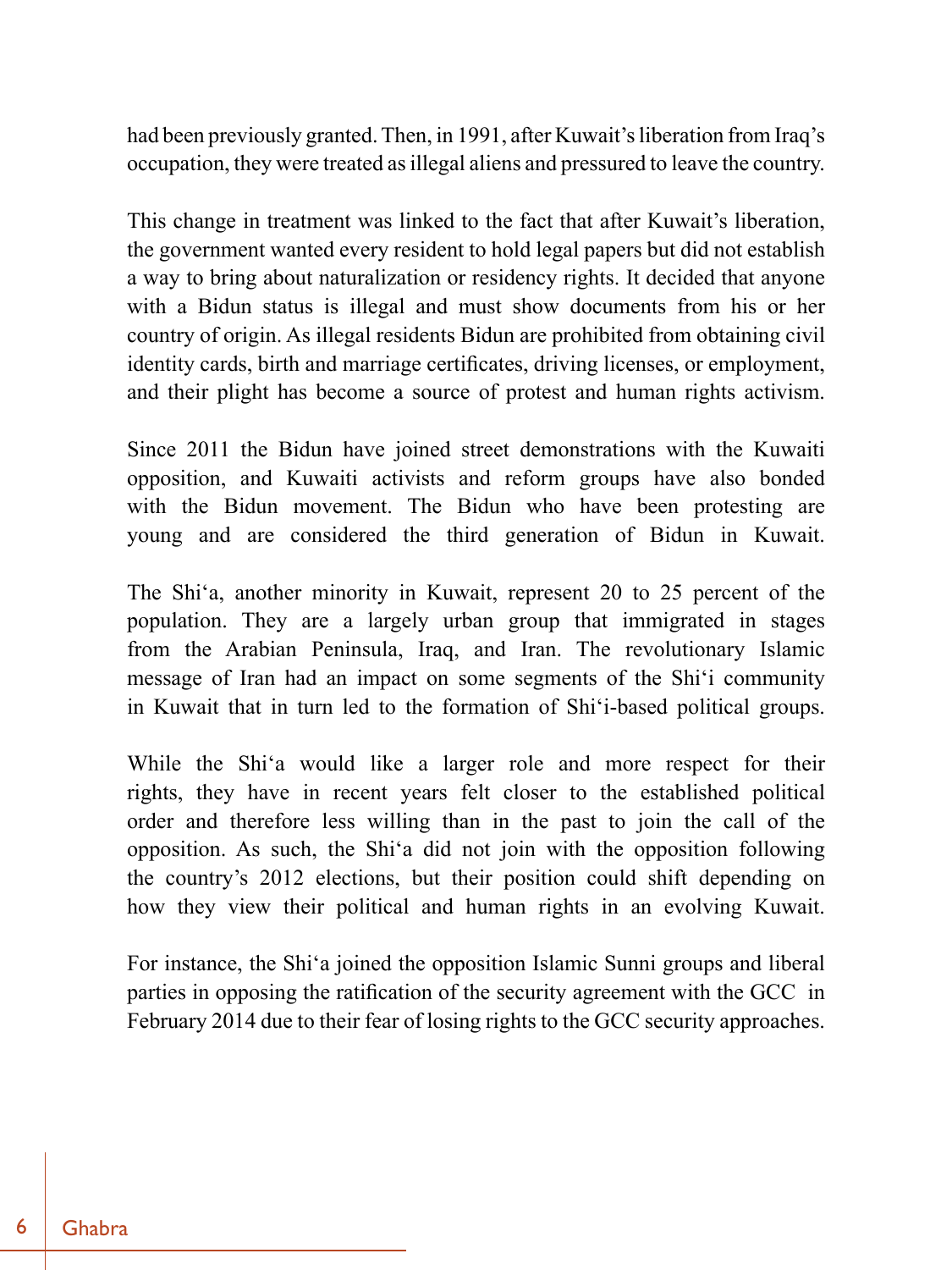"With Sunni jihadis' and Hezbollah's involvement in the ongoing Syrian rebellion, Sunni-Shi'i tensions have recently intensified."

The opposition forces considered the agreement contradictory to the Kuwaiti constitution's articles on freedom of opinion and human rights. All other GCC countries The Shi'a fear some segments of the Sunni majority in Kuwait, particularly certain extreme Islamist groups whose members consider them to be apostates. Such Sunni fanaticism contributes

to Shi'i fanaticism and vice versa. Negative perceptions between the two are sometimes reflected in business relationships and personal interactions. With Sunni jihadis' and Hezbollah's involvement in the ongoing Syrian rebellion, Sunni-Shi'i tensions have recently intensified. Regardless, the Shi'a have come a long way in Kuwait and, compared to their coreligionists in other Gulf countries, they have attained a certain measure of equality with the Sunni majority despite continued discrimination in some areas.

### Political and Economic Structural **Constraints**

The tribes and the Bidun—and to a much lesser extent the Shi'a—have become more vocal and demanding of their rights as Kuwait's political and economic structure has become more and more dominated by an urban socioeconomic elite. This has increasingly restricted the chances for upward mobility, political participation, and equality for a larger mass of the population. While the tribes and the Bidun have been at the forefront of protests and opposition since 2011, their calls for change have been met with rigid institutions that have constrained their potential influence.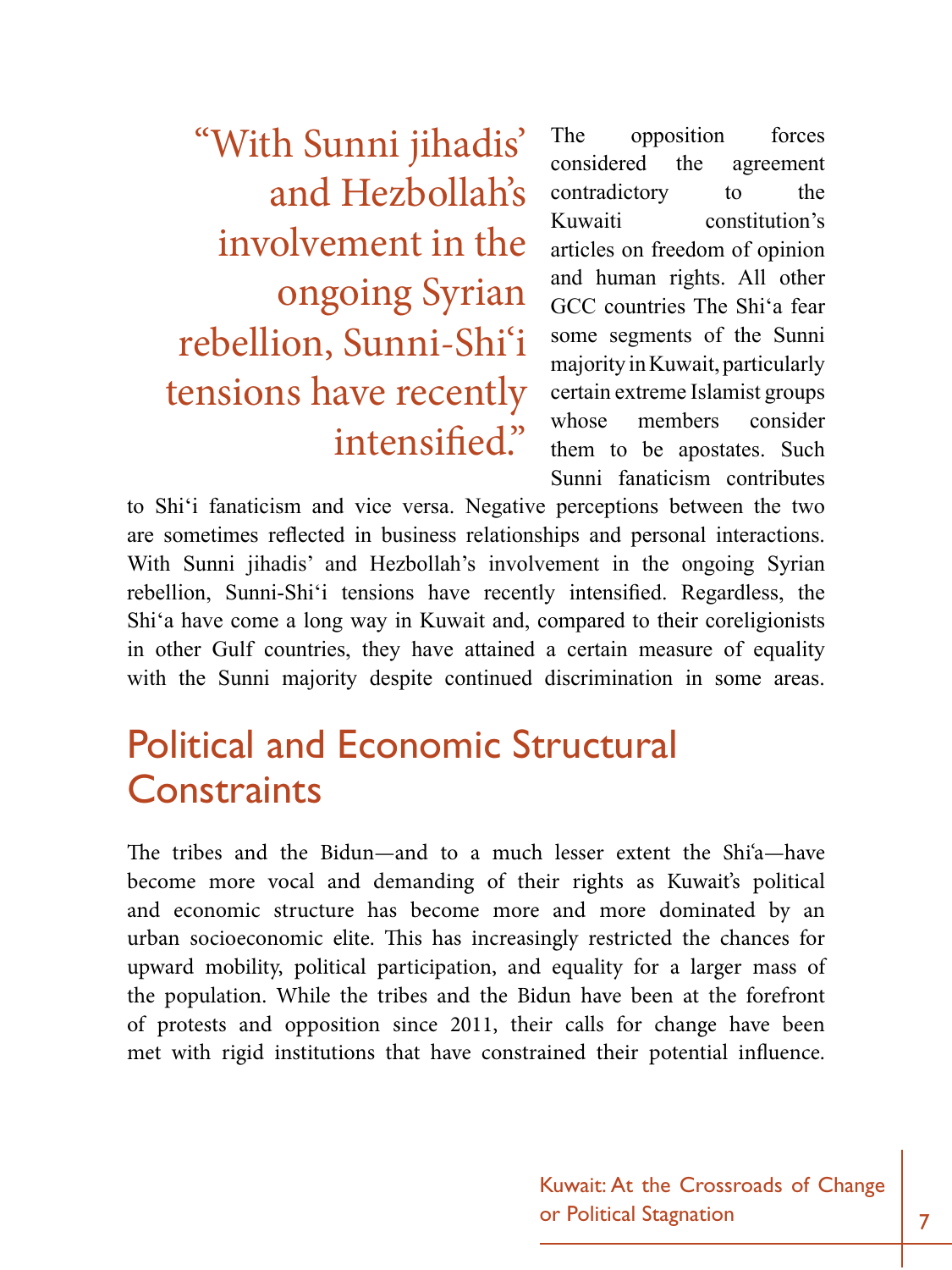#### The Core Issue: Partial Democracy

Kuwait's emir, in accordance with the constitution ratified in 1962, is always a Sabah, in particular a descendant of Mubarak al-Sabah, who came to power in Kuwait after a coup at the end of the nineteenth century. Until 2003, the crown prince always held the post of prime minister. As a result of public pressure and a gravely ill crown prince, the prime ministership was made into a separate position. However, the emir selects the prime minister from within the Sabah family.

The 50-member National Assembly consists of elected members from the opposition and from groups loyal to the government, as well as independents. The executive branch, represented by the emir and the ruling family, has supremacy, including the right to form the government. Of particular importance is that 15 cabinet members vote in parliament, giving the government a tremendous voting advantage and making the total number of parliament members about 65. (The number can be 64 or fewer if one or more elected members are chosen to serve in the cabinet.) Conflict between a weaker parliament and a stronger government is inherent in such a structure.

The Kuwaiti opposition's dilemma is this imbalance in the political system, the parliament's absence in the formation of the government, and the lack of elections based on competition between political parties. Kuwaiti political groups operate in an unofficial manner without laws to govern their role or rights. In addition, every MP in the opposition can take whatever stance he or she wants, making it difficult to create coherent and strongly backed policies.

Kuwait's partial democracy breeds crises. The primary problem is that with the exception of implementing voting rights for women in 2006, Kuwait has not developed its democratic traditions since 1962, nor has it amended the constitution to develop its democracy. This stagnation has produced disagreements that can only be resolved through political development. Society has evolved and changed, but the governing political structures have not.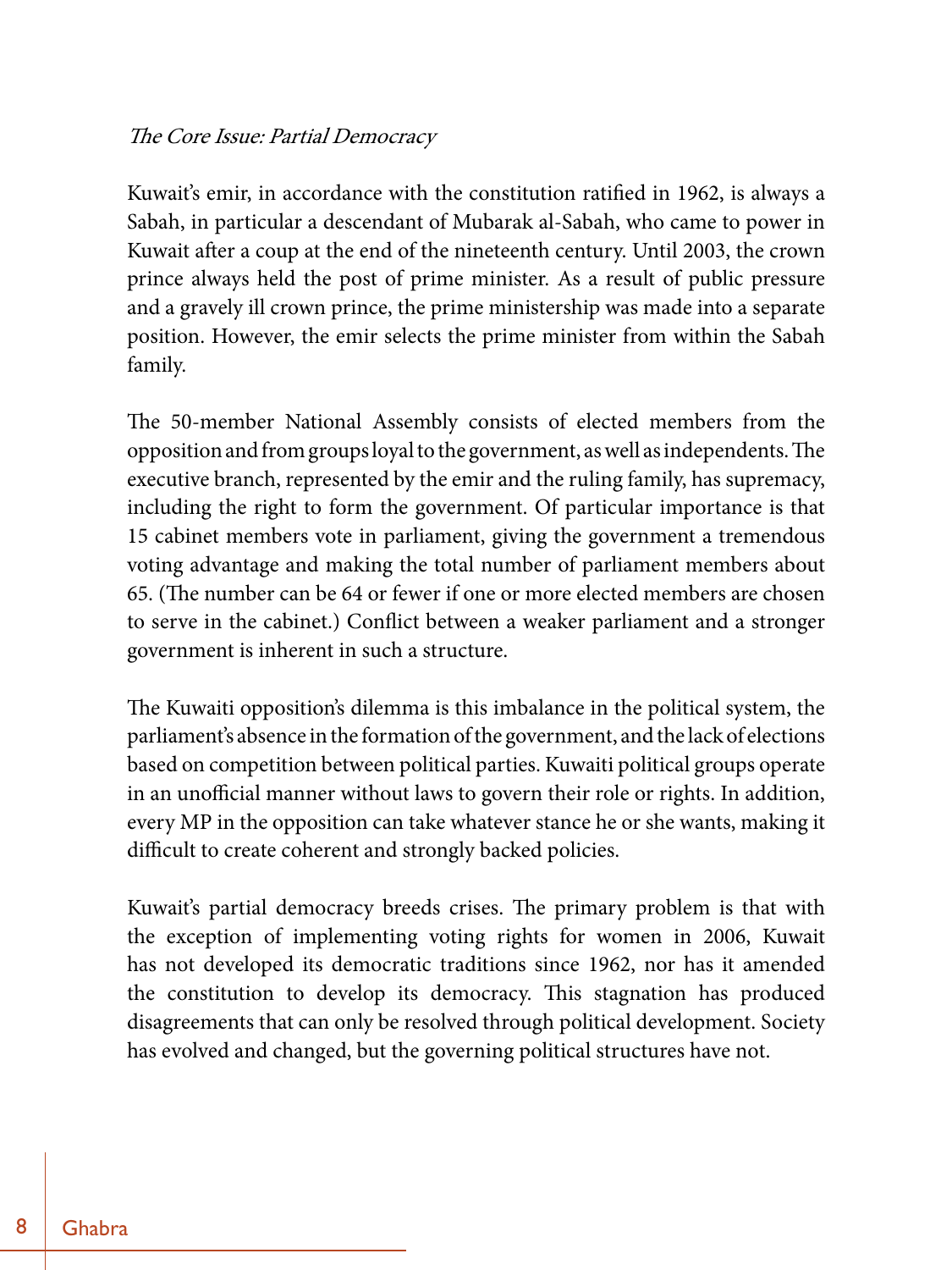The parliament has grown accustomed to using what little resources it has to challenge and weaken the Sabah-controlled government's choke hold on power. MPs regularly grill ministers at hearings, making it uncomfortable for the latter to carry out the government's every wish. During the last few years leading members of the

"...Kuwait has not developed its democratic traditions since 1962, nor has it amended the constitution to develop its democracy."

Sabah family in government have been exposed to such treatment, including no-confidence votes. This situation has led to a string of government crises and frequent dissolutions of parliament, resulting in new elections.

Underlying political competition among leading members of the Sabah family only serves to exacerbate these governance problems. Members of the family seek influence by buying up media outlets such as newspapers and television channels. With the issue of succession ever present, the competition is most visible among the middle and younger generations of Sabahs. Some are popular among the population and have allies within the opposition, which will be of critical importance if political reforms are to be implemented. Such an evolution in Sabah-opposition relationships could strengthen the reform agenda over time.

#### Government-dominated Economic Structures

A central problem for the Kuwaiti labor market is that most of the country's university graduates have government jobs. Indeed, the government employs an astonishing 90 percent of the workforce. International consultants have encouraged growth in the private sector, but this has been carried out only to a very limited degree. Most Kuwaitis continue to be attracted to the government's relaxed working hours along with its generous salaries and vacation policies.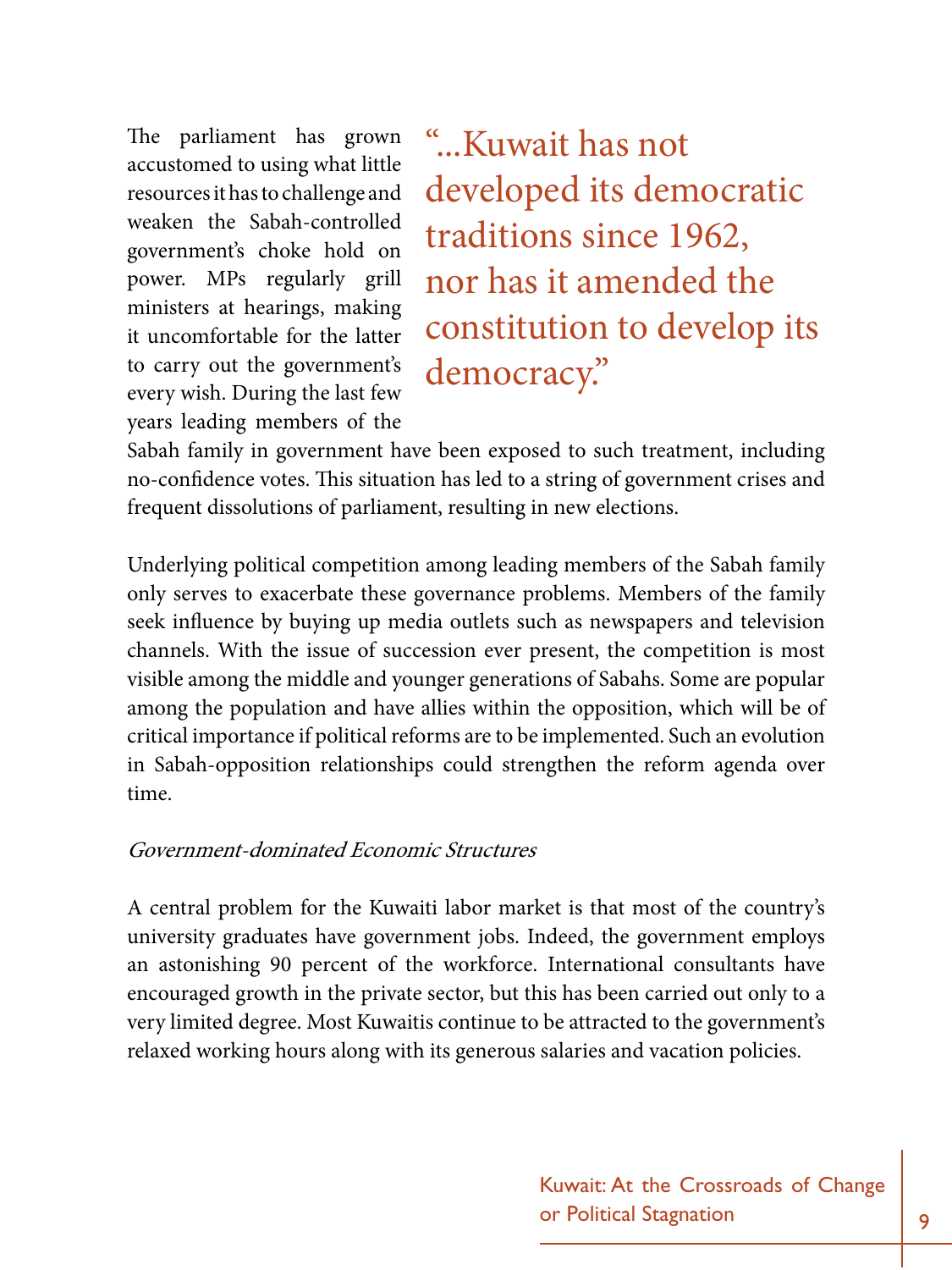A series of strikes in 2011 revealed another economic issue. Teachers, customs workers, jurists, and other professionals organized protests to demand salary increases in accordance with inflation. Their actions resulted in major losses for merchants, and the government had no choice but to agree to many of the strikers' demands. Lacking a more developed tradition of unions or a system of human resources and salary scales, the Kuwaiti government and its huge bureaucracy is not equipped to negotiate with organized labor.

It is important to remember that Kuwait is a single commodity, that is, oilproducing, country that has failed to devise a strategy for economic diversification. Kuwait today spends 60 percent of its income and 80 percent of its annual budget on government salaries. With today's high price of oil, Kuwait is doing well and can balance its budget. A steep drop in prices, however, could make it difficult for Kuwait to meet its salary and other commitments. With the development of new sources of oil and energy elsewhere, Kuwait's diversification problem will only intensify.

The private capital of the commercial class is one of the most important factors for Kuwait's future development. Yet the biggest complaint from potential investors has been the Kuwaiti bureaucracy and restrictions on the private sector, much of which is overly dependent on the government for contracts and projects. Many of the contracts, of course, are determined by political connections, motivating some entrepreneurs to look to other countries with fewer hurdles. As a result, Kuwaitis are among the top investors in Dubai. They have done well in the Gulf, Egypt, Lebanon, and elsewhere in such sectors as food, clothing, and hospitality. In Kuwait, their activities have stagnated.

### The Path to Protest

With a citizenry generally dependent on such a rigid economic system based on government employment and clientalism, reform efforts—both economic and political—are stymied. Yet what was considered appropriate and acceptable in Kuwait in the 1960s is no longer so, as the changes in the structure of Kuwaiti society, particularly social and educational shifts, are not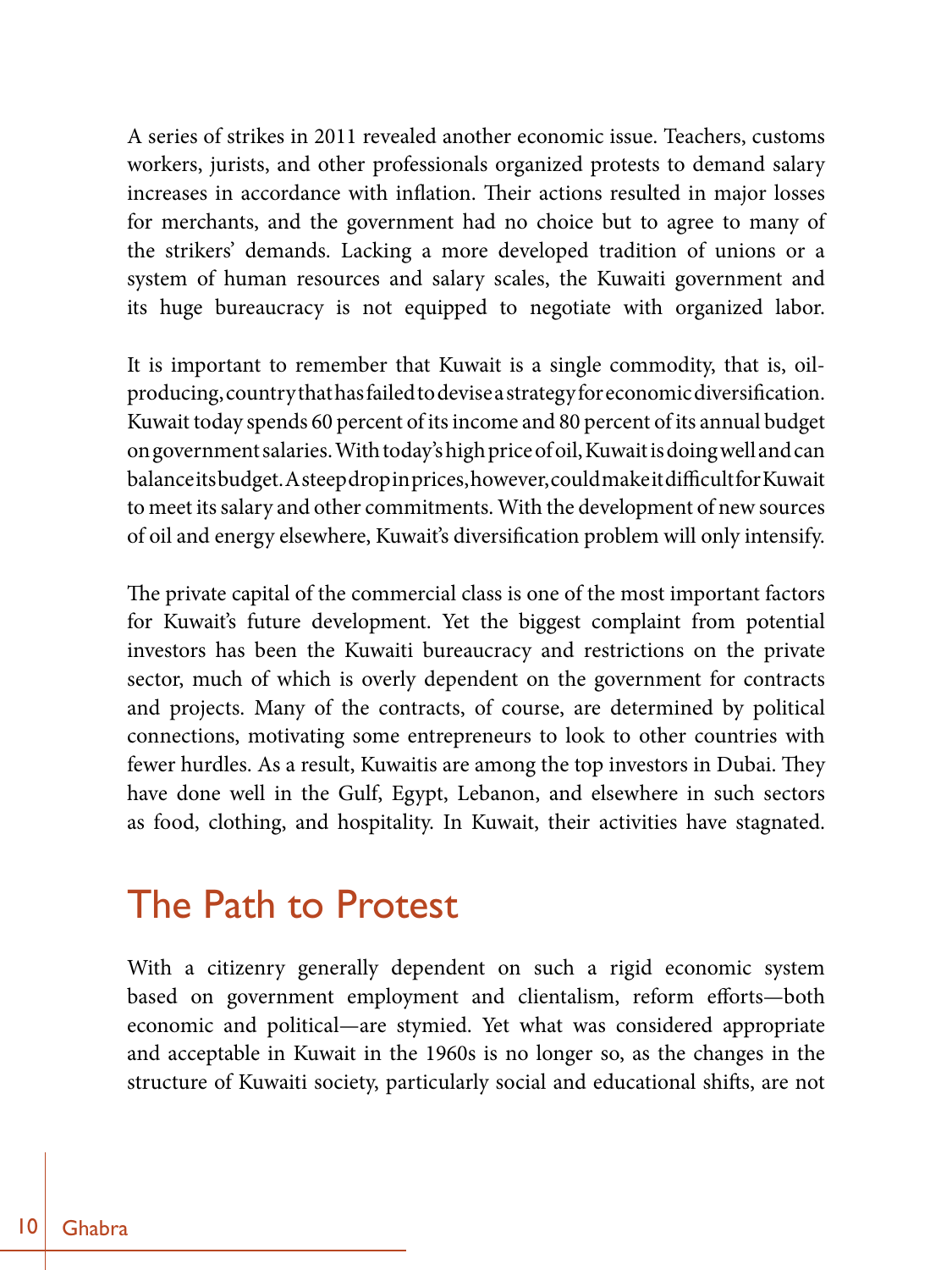reflected in the politics or the hierarchy running the country. The authorities are nowhere close to devising a solution to the country's need for economic diversification and privatization, nor to the rigid administration, which is plagued by increasing corruption. They instead prefer to deal with actors who they consider loyal at the expense of those who might be better skilled and efficient. Such a practice only serves to spur citizens more and more to action.

#### The Seeds of a Storm

In 2011 a number of independent youth organizations, supported by members of the parliamentary opposition and involving Islamist as well as secular groups, coalesced around a platform focused on changing the government. Their slogans targeted combating corruption and removing the prime minister, Sheik Nasser Mohammed al-Ahmed al-Sabah, who had held power since 2006.

That fall, a Pandora's Box opened when banks leaked information revealing the exorbitant accounts of some 15 parliamentarians. Some of the holdings included deposits in the millions of dollars, but with no indication of the funds' origins. Fellow parliamentarians and members of the public accused the MPs of having accepted bribes in return for voting with the government.**[1]**

Movement leaders, inspired by local events and the "Arab Spring," organized weekly gatherings in the public space next to the National Assembly building. The sit-ins began in the spring of 2011 with just a few hundred participants, but grew in the fall with renewed energy after the bribery scandal. On November 16, 2011, many youth supported by members of parliament from the opposition, such as Musallam al-Barak, stormed the parliament building with the goal of pressing for the prime minister's resignation. Tens of thousands gathered in the streets of Kuwait City to demand the same.

The prime minister submitted his resignation on November 28, 2011. It was the first resignation that resulted from public and popular pressure in any GCC country. Dissolution of the parliament followed on December 6, 2011, along with the scheduling of new legislative elections for February 2, 2012.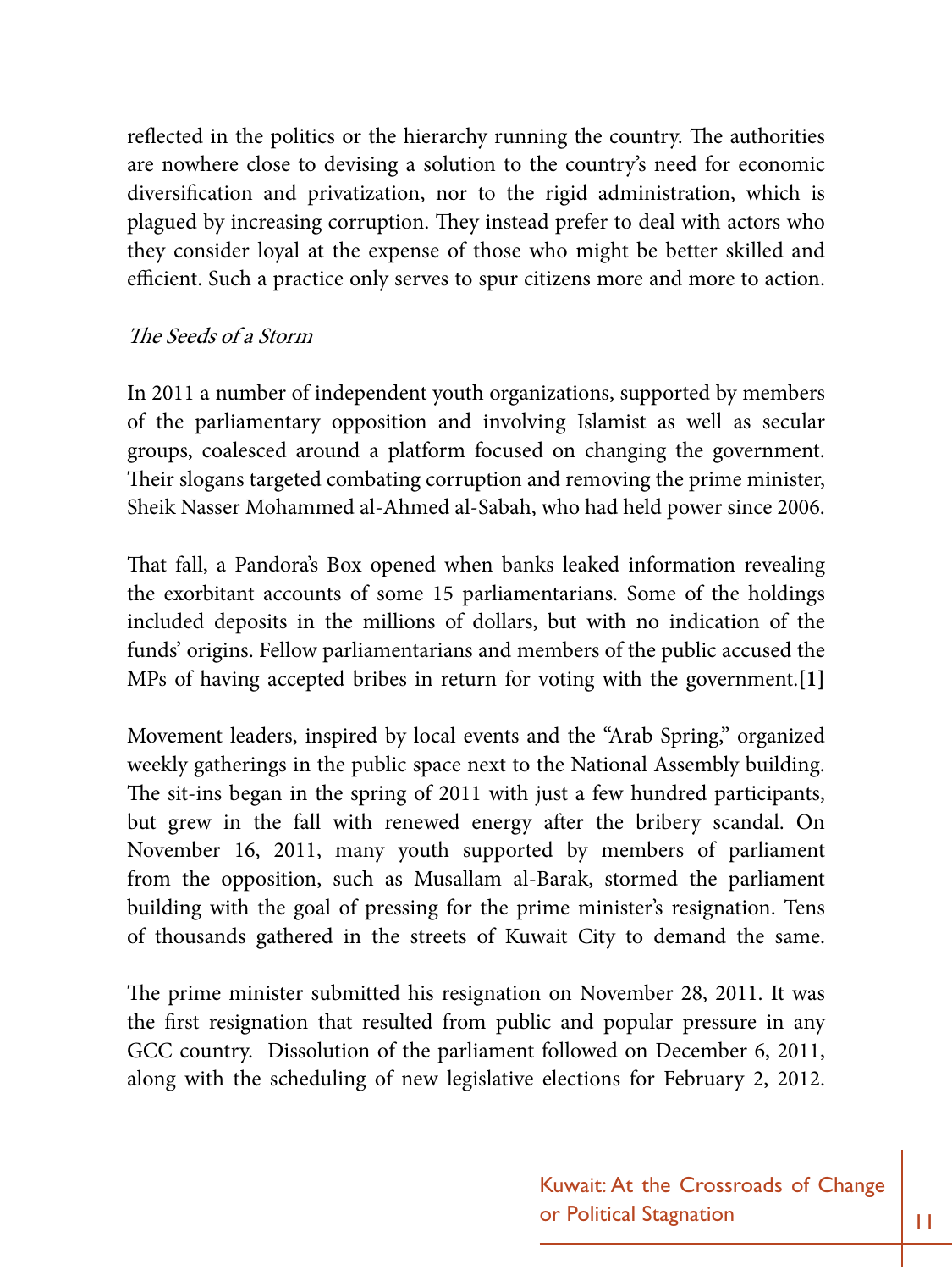12 Ghabra

"The results represented the first time that the opposition dominated the legislature, offering some hope of the possiblity of putting the new prime minister...under pressure so as to influence the government. "

After the storming of the parliament building, the government arrested a number of youth activists. This led to daily gatherings organized by young women in front of the Ministry of Justice to demand the immediate release of all the detainees. Those participating in the gatherings had become acquainted with such tactics by following the unfolding events across the region. Professors and writers dropped by the demonstrations

and engaged the protesters in discussions on democracy, human rights, and reform.

The February 2012 legislative elections saw 35 of the 50 seats in the National Assembly go to opposition candidates, reflecting the climate of discontent in Kuwaiti society. The results represented the first time that the opposition dominated the legislature, offering some hope of the possibility of putting the new prime minister, Jaber al-Mubarak al-Sabah, appointed by the emir in accordance with the constitution, under pressure so as to influence the government.

The new parliamentarians, led by Musallam al-Barak and inspired by the street youth movement, floated the idea of parliamentary government for Kuwait and demanded half the cabinet seats. While this did not transpire, this National Assembly was far more assertive than any before it in Kuwait, introducing a law guaranteeing the independence of the courts. However, eight days before the vote on this law was to take place, in June 2012, the Constitutional Court dissolved the parliament, citing a procedural flaw in the earlier emir's call for new elections. This raised many questions regarding the neutrality of the judiciary.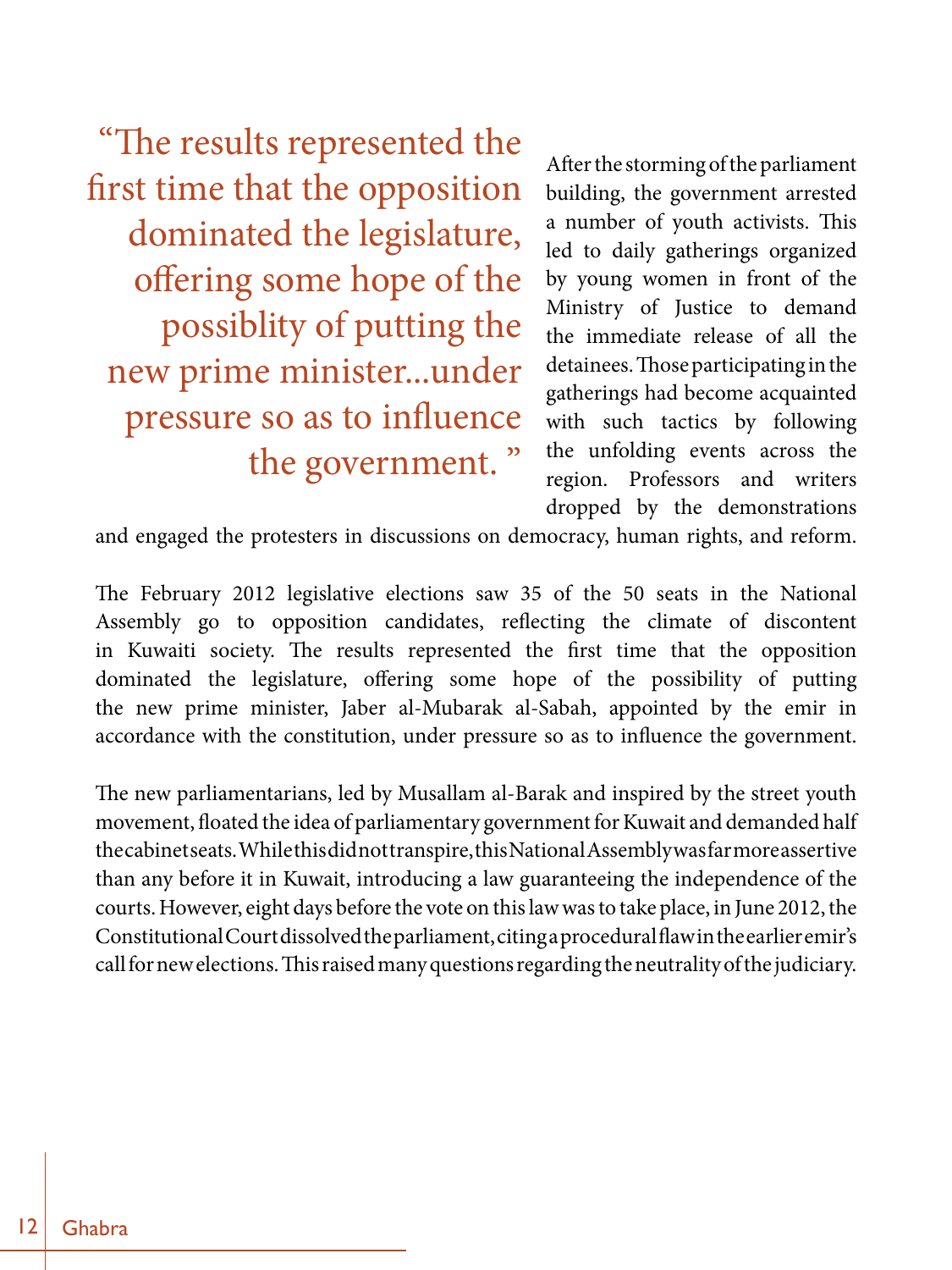#### Changing the Voting System

After the dissolution of parliament, the government asked the courts to review the constitutionality of the "five districts, four votes" system and whether it could continue to be used in future elections. It thus became clear that the government was nervous about a potential repeat of the February 2012 election and an opposition majority.

Kuwait's voting system at the time was the product of a 2005 youth movement push for electoral reform, during which the government and the parliament agreed to divide the country into five districts and give each voter four votes. Several elections were held based on this arrangement until the government realized that it would likely produce forces beyond its control and risked a parliament that might legalize political parties and gain power at the executive's expense.

Under the five districts, four votes system, ten candidates were elected in each district from among 70 to 100 or more competitors. Every voter in the district cast four votes total, essentially making his or her own "list." Each voter would typically end up having at least one individual of their choosing elected in the district. The Constitutional Court judged the system to be constitutional.

Regardless, in October 2012, the emir invoked one of his constitutional rights by issuing a "decree of urgency," which allowed him to change the electoral system unilaterally. Under the new rules, each voter would cast only one vote for one of the 70 to 100 competitors in a district. Each of the five districts would continue to elect ten representatives, putting the total number of parliamentarians at 50. The emir called for new elections based on this new law.

The opposition charged that the intention of the emiri decree was to delay democratic evolution in the country. Having only one vote to select one of ten winners in a district with 70 or 100 competitors, in the absence of party lists, stood to fragment votes and promote electoral corruption, such as vote buying. The opposition argued that by minimizing the voting power of each person, the new system would consistently produce pro-government legislatures. A candidate in a district of 120,000 voters could win a seat with some 2,000 or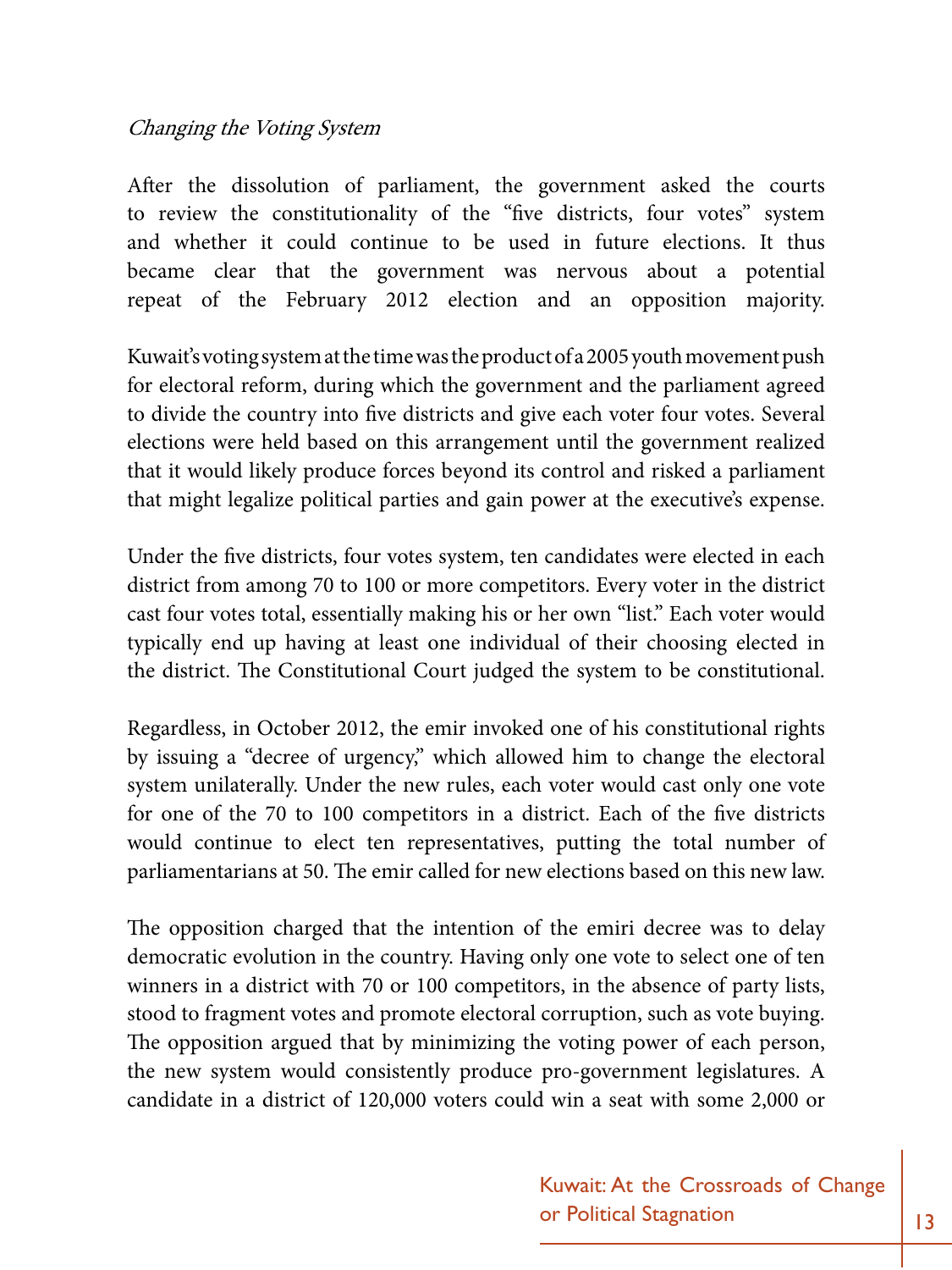3,000 votes—or less. Such a system would be incapable of adequately reflecting societal currents in the parliament. Only Jordan and a handful of other countries, all of them authoritarian, have such a one-vote system. The imposition of this system elicited calls for a boycott of upcoming elections, as well as street protests.

#### A New Cycle of Protest

From October 2012 into early 2013, Kuwait witnessed unprecedented demonstrations, licensed and unlicensed, involving tens of thousands of participants airing their opposition to the new voting system and seeking reform that would further democratize the country.**[2]** There were clashes with police, something new to Kuwait. Political and security prosecutions followed, as well as prison sentences for activists and spokespeople of youth and popular movements and former members of parliament.

This new era of protest started with the famous speech by Musallam al-Barak in October 2012 in which he criticized the emir in a public rally. This was the first such challenge from a Kuwaiti or even Gulf politician against a sitting emir, and went against Kuwaiti law, which dictates that the emir should not be criticized directly or even indirectly. Al-Barak broke an old tradition so openly that it encouraged hundreds of young men and women to follow suit.

Al-Barak went from being a local politician in his tribal area in the 1990s to becoming a national figure seen as empowering marginalized tribes and social groups. He has won almost every parliamentary election with ease since 1992. If a free election was held today in Kuwait for the position of a popularly elected prime minister, al-Barak's popularity and grassroots reach would assure him a lead. Al-Barak is not an Islamist, but is rather a combination of a trade unionist, a charismatic nationalist leader, and a politician whose aim is to change peacefully the elite politics of Kuwait into a more democratic, inclusive, and open structure. Al-Barak reflects deep changes in Kuwaiti society; for the first time a leading figure has emerged from the tribal majority and not from the commercial elites. Being as populist as he is, some leading members of the Kuwaiti commercial elite and many Sabah are deeply fearful of his rise.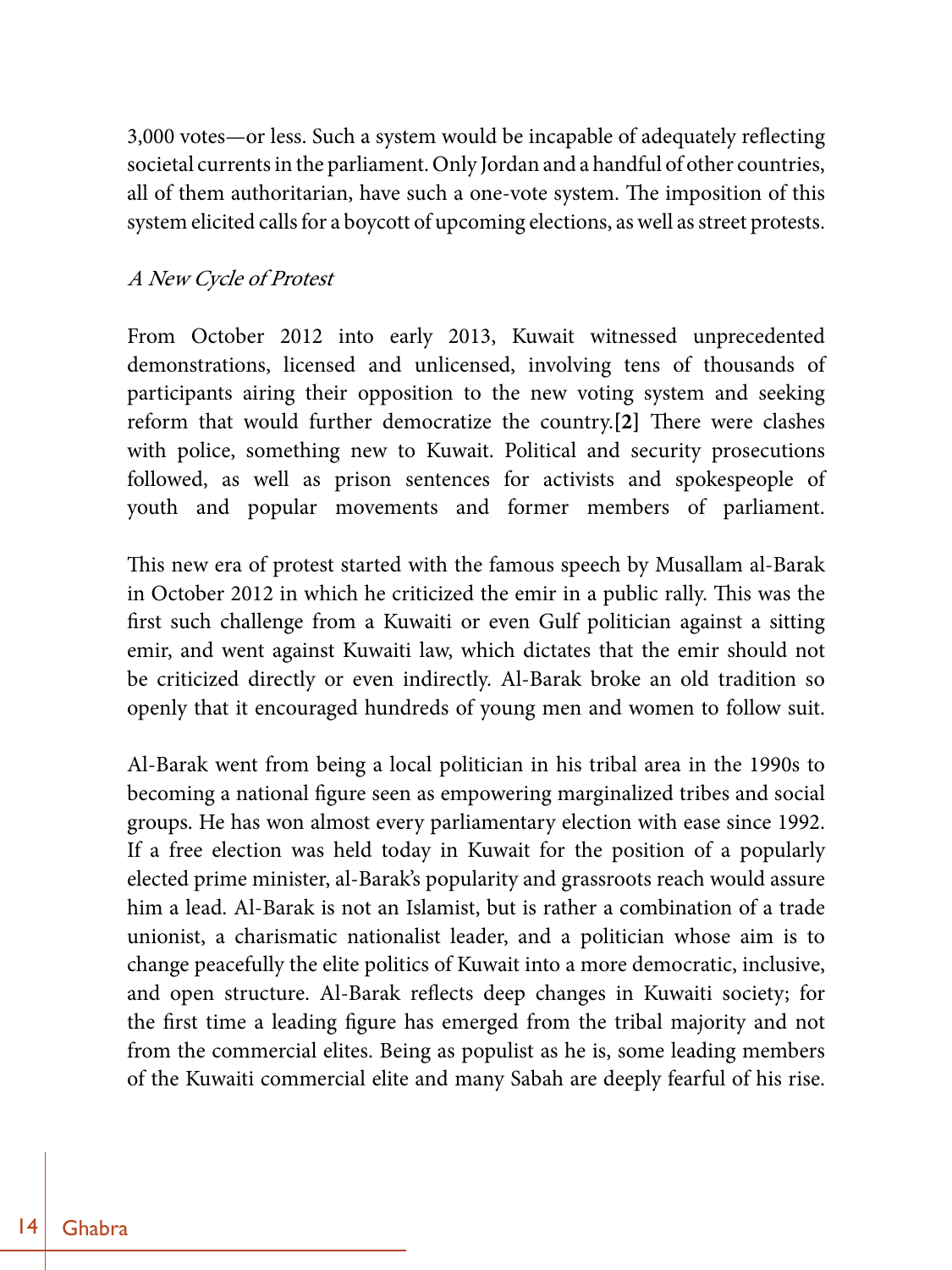However al-Barak is a safety valve for the Kuwaiti political system, as he is among few in the hardcore opposition power structure that has the credibility to cut a compromise deal with the Sabahs. His strength also lies in that he stands politically halfway between the authorities and the youth movement.

Al-Barak was punished for his actions in court, along with hundreds of others, including prominent members of the dissolved 2012 parliament. The charges were many: storming the parliament building (62 participants implicated); criticizing the emir or defaming the majesty of the emir (more than 35 implicated out of dozens investigated, with the possibility of five years in jail); calling for an unlicensed demonstration (dozens implicated); repeating a speech delivered by al-Barak as an open letter to the emir; and criticizing the judiciary. Dozens of youths have cases pending, and many are enduring overlapping accusations. In July 2013, the emir acquitted all those sentenced on charges related to criticizing him, but other charges proceeded in the courts. Many of those arrested cannot travel by order of the court, and some cannot even obtain a standard government document.

In fairness, it must be said that the authorities have at times showed signs of restraint, such as by acquitting all those accused of storming the parliament building. Also, there were beatings and injuries reported during clashes in 2012 and 2013, but no deaths.

#### Political and Youth Groups

Due to these activities, the Kuwaiti youth movement has acquired experience in nonviolent action and protest.**[3]** The movement arose organically and has a variety of components, such as Hadam (the Civil Democratic Movement) and Nahj (an Islamic coalition that includes the Muslim Brotherhood and Salafis). The Muslim Brotherhood, which in Kuwait formed the constitutional movement (al-Haraka al-Dusturiyya), while not the driving engine of the opposition, represents an important force with important influence. Its members and supporters constitute about one-third of the popular movement. The Salafi Movement is also allied with the opposition, while a second Salafi group, al-Tajamu al-Islami al-Salafi, believes that Salafis should never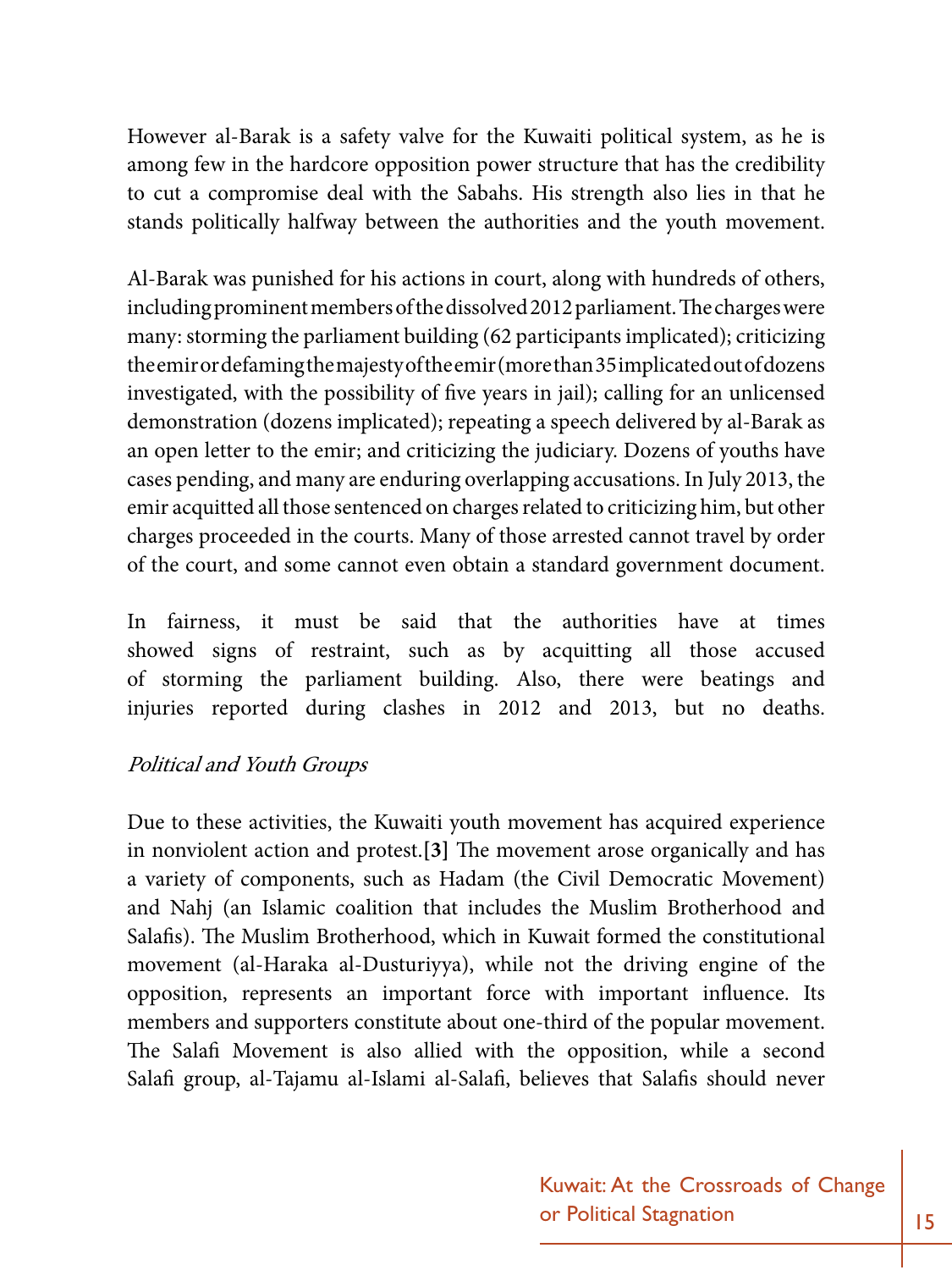disobey a Muslim ruler. However, Tajamu suffered when several of its leaders joined the protest movement in 2012. Other mainstream liberal groups and independent youths have been extremely active in the protest movement as well.

This generation is also gaining experience in politics. So far, Hadam is among the more political and mature of the groups. It has written its own platform and has positioned itself to become Kuwait's first youth party.

In the short term, the goal of the youth groups is simply to hold the government accountable for its actions. But its discussions and debates make clear that the ultimate aim is to push Kuwait toward a popularly elected prime minister and a cabinet based on competitive parliamentary party lists. Perhaps most importantly, the youth movement has put pressure on the traditional opposition to seek a parliamentary government as well.

#### Continuity of Government Policy

Despite the demonstrations of 2012 and 2013 and the flurry of political activism among youths and the traditional opposition, the regime's decisions have remained in effect. A very weak parliament was elected in early December 2012 after a boycott of 62 percent of voters. The new parliament immediately became the target of ridicule in addition to monitoring by an increasingly critical population.

The one-vote electoral system was appealed to the Constitutional Court, which ruled it admissible in June 2013. The court noted that many countries use such a system, though it did not mention that it can only work fairly in conjunction with political parties, such as in proportional representation and winner-take-all systems. However, the court then dissolved the parliament elected in December, also on procedural grounds, and gave itself the power to oversee future decrees announced by the emir. Such oversight is a small step forward in matters of constitutionalism and checks and balances.

Parliamentary elections held again on July 27, 2013 were boycotted by fewer voters—38 percent. The speaker of the new parliament,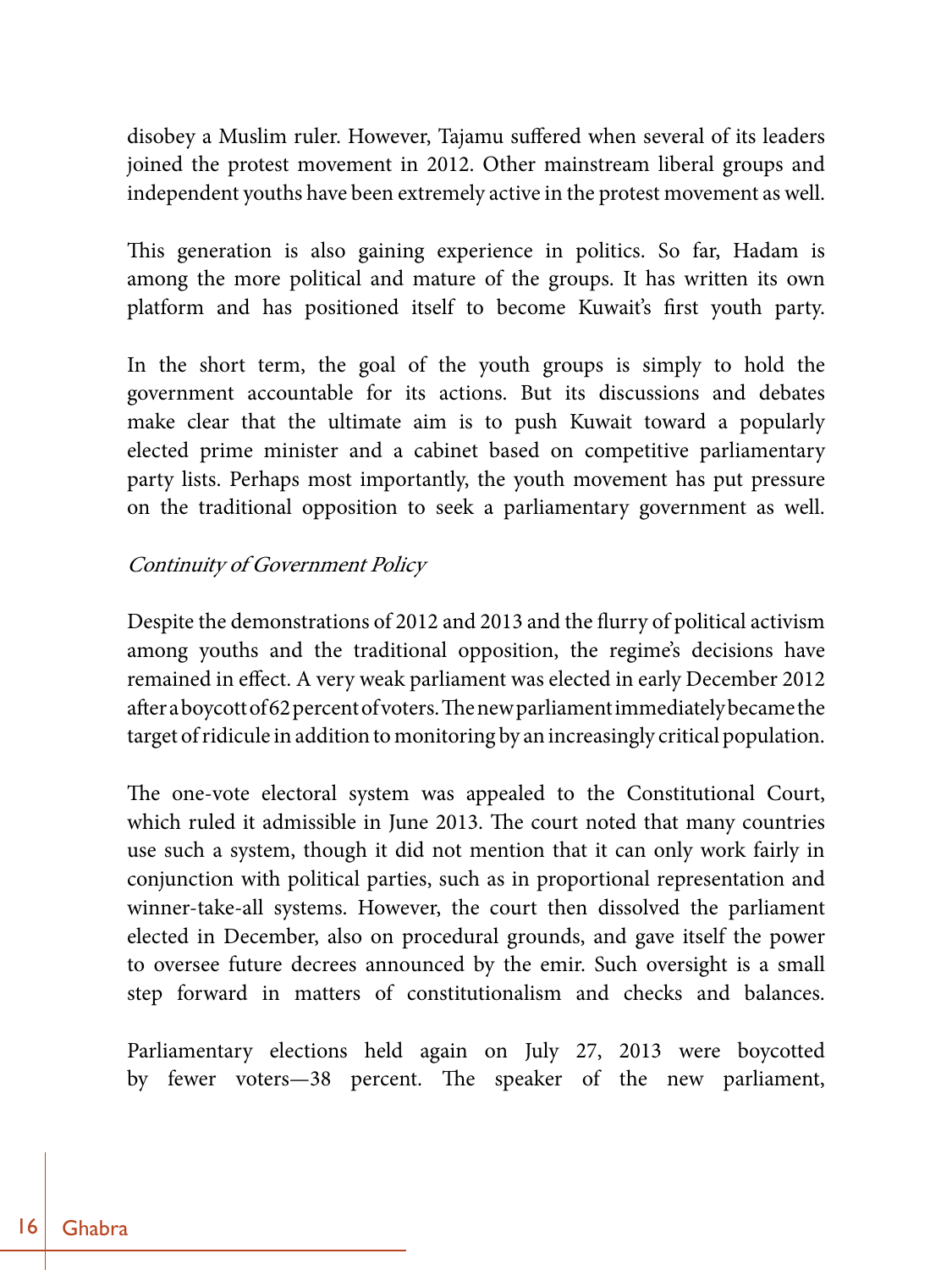Marzouq al-Ghanim, is a charismatic young man from the commercial elite. But in the absence of the participation of major political and reform forces, this parliament is set for another round of failure.

Kuwait is in dire need of reforming its voting system to regain oppositional participation. Without such change, most of the opposition is left outside the parliament. Therefore, the public expression of the protest movement is expected to return in response to a new scandal or an unpopular government decision.

This expression is evident in the following developments. A major group, referred to in parliament as "popular" (*al-sha'bi*), led by the leading opposition parliamentary figure and former chair of the parliament, Abdul-Aziz al-Sadoun, and al-Barak, announced in 2014 the formation of what looks like a political party in the making, called Hashd. The group now has many supporters, though it lacks organization. However, its formation is reenergizing the reform movement.

This reenergizing has taken the form of an even larger group, a coalition called Tahaluf al-Mu'arada that was formed in the spring of 2014 and is composed of most of the opposition groups, including youth groups, Hadam, Hashd, and the Muslim Brothers. Its daring platform consists of pushing for constitutional amendments and changes that seek to transform Kuwait into a parliamentary system, target the powers of the emir, and develop the independence of the courts.

Hadam, the youth group, has had the most influence vis-à-vis this platform. While the Salafis dropped out of the coalition due to their desire for Shariah law, which is not included in the platform, the Muslim Brothers agreed on all the proposed constitutional changes and shelved their demand of Shariah implementation for the sake of the reform agenda. Some liberal groups felt that the platform was too far-reaching and left the coalition. These groups' links to the commercial elite and their fear of Islamic influence could be another factor behind their withdrawal. The left, in particular "the progressive movement," has stayed on.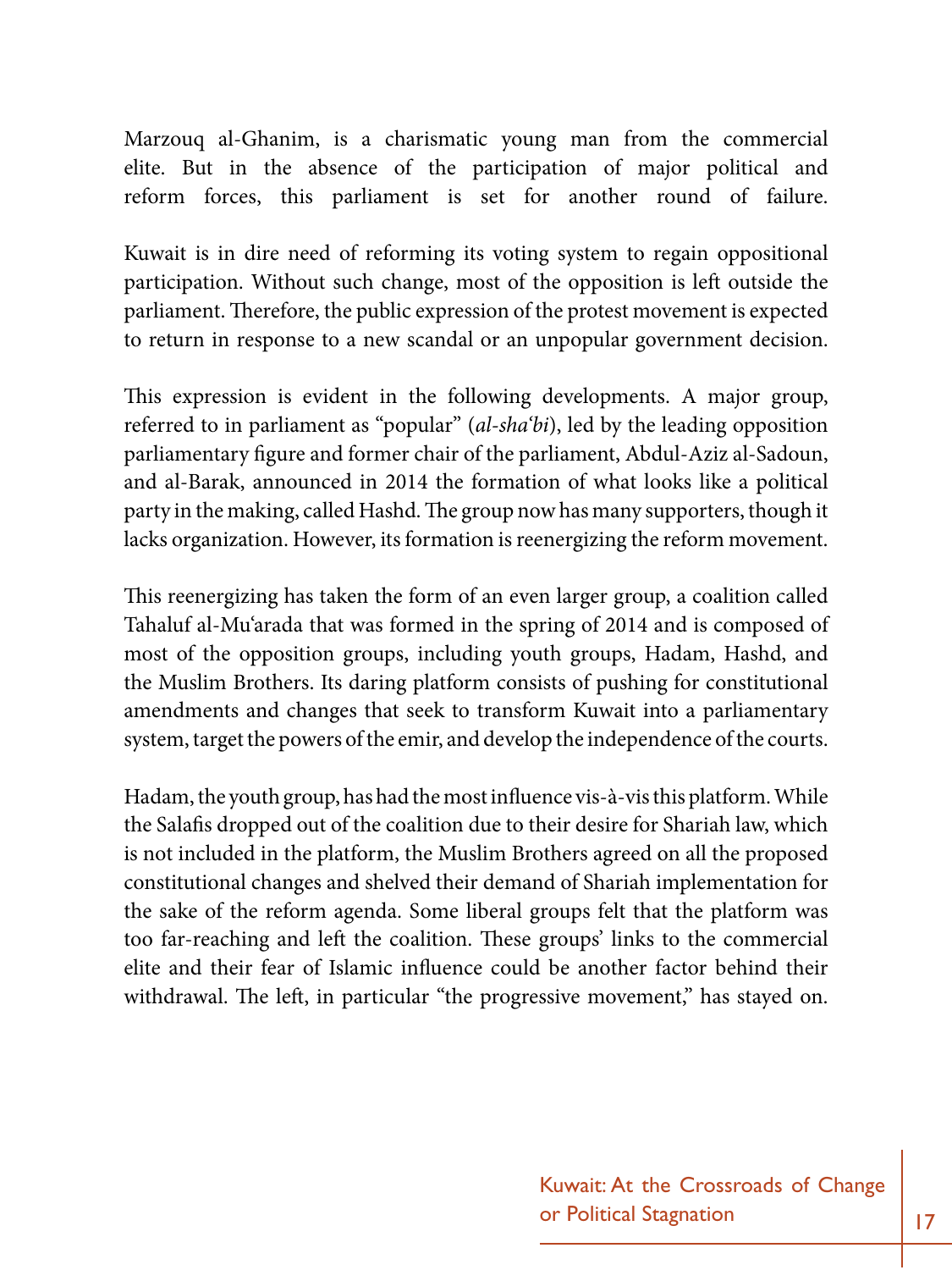These alliances and fissures demonstrate that the opposition and reform project in Kuwait is an evolving project. Yet despite the splits, none of the ideals in the Tahaluf al-Mu'arada's platform has ever been put at the forefront of the political scene by such a large coalition with such an extensive grassroots reach.

## The Future

Kuwait is going through what can be called a constitutional revolution. Events there continue to grow in importance due to the rousing debate and increasing political awareness across all sectors of society. This level of politicization will make the current authorities' ability to maintain control more difficult than in the past. Thus, the only way to address the desires of the people and ensure stability in the coming era will require rationalizing the political process, allowing more freedoms, and developing the country's democracy by amending the constitution.

Kuwaitis are increasingly openly discussing the idea of a parliamentary government based on party competition. The 2010 scandal involving bribing MPs to vote with the government resulted in part from the fact that the Sabah prime minister lacked majority backing in the legislature. In general, however, the parliament has limited impact on policy and no power to reflect the will of its majority in government programs. This makes the government and the legislature unable to work together or reflect Kuwaitis' voting choices.

Kuwaitis are aware that achieving a true partnership in the governance of their country cannot happen overnight or without a form of compromise with the ruling elite or parts of it. There is thus an ever-increasing awareness that finding middle ground, rather than playing a zero sum game, can help Kuwait avoid external intervention and will not create a situation in which some elite elements feel cornered and therefore become destructive to the country and to themselves.

It is therefore a mistake to assume that parliamentary government will necessarily undermine the monarchy. Kuwaiti society, including youth movements, shares a consensus on the role of the Sabah family. What groups disagree on is the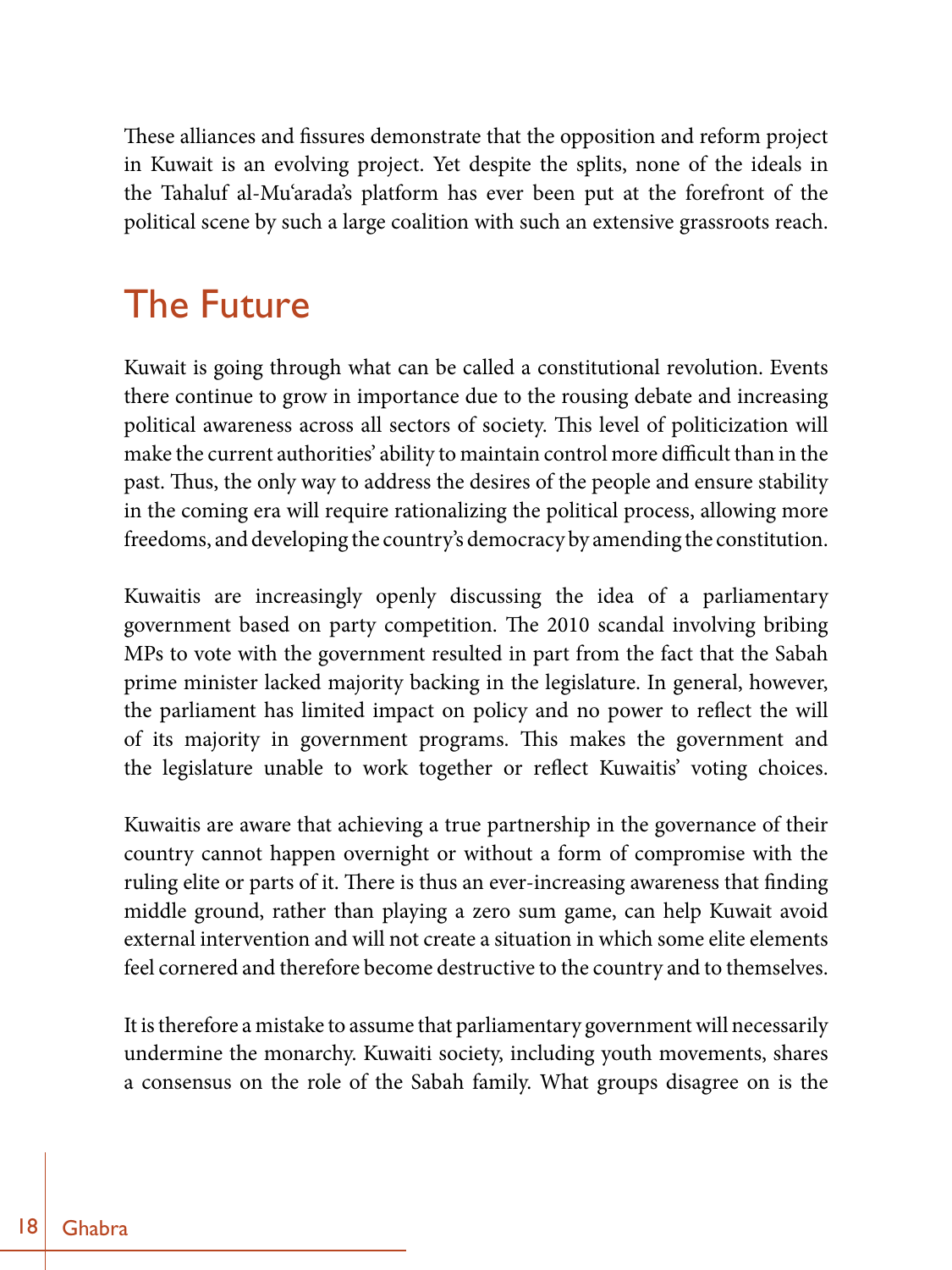breadth of the Sabahs' power. Finding a balance between democracy—with the nation as the source of power—and the status and role of the royal family as decreed by the constitution can be accomplished through parliamentary government, a popularly elected prime minister, and a constitutional monarchy. None of this is achievable, however, without meaningful reform of the current, 1962 constitution as well as an agreement with the emir on such reforms.

Moving toward political parity would enhance the protection of individual and minority rights, provided such movement is accompanied by the clear development of an independent judiciary and the right of individuals to approach the courts in the event of abuse on the part of the parliamentary majority or executive authority.

If the government fails to initiate meaningful reform, the country's opposition is likely to press on with its activism through peaceful gatherings and demonstrations. Having discovered the chance to transform government by peaceful means, youth groups and the traditional opposition will continue to push the political class in parliament and the public sphere toward change.